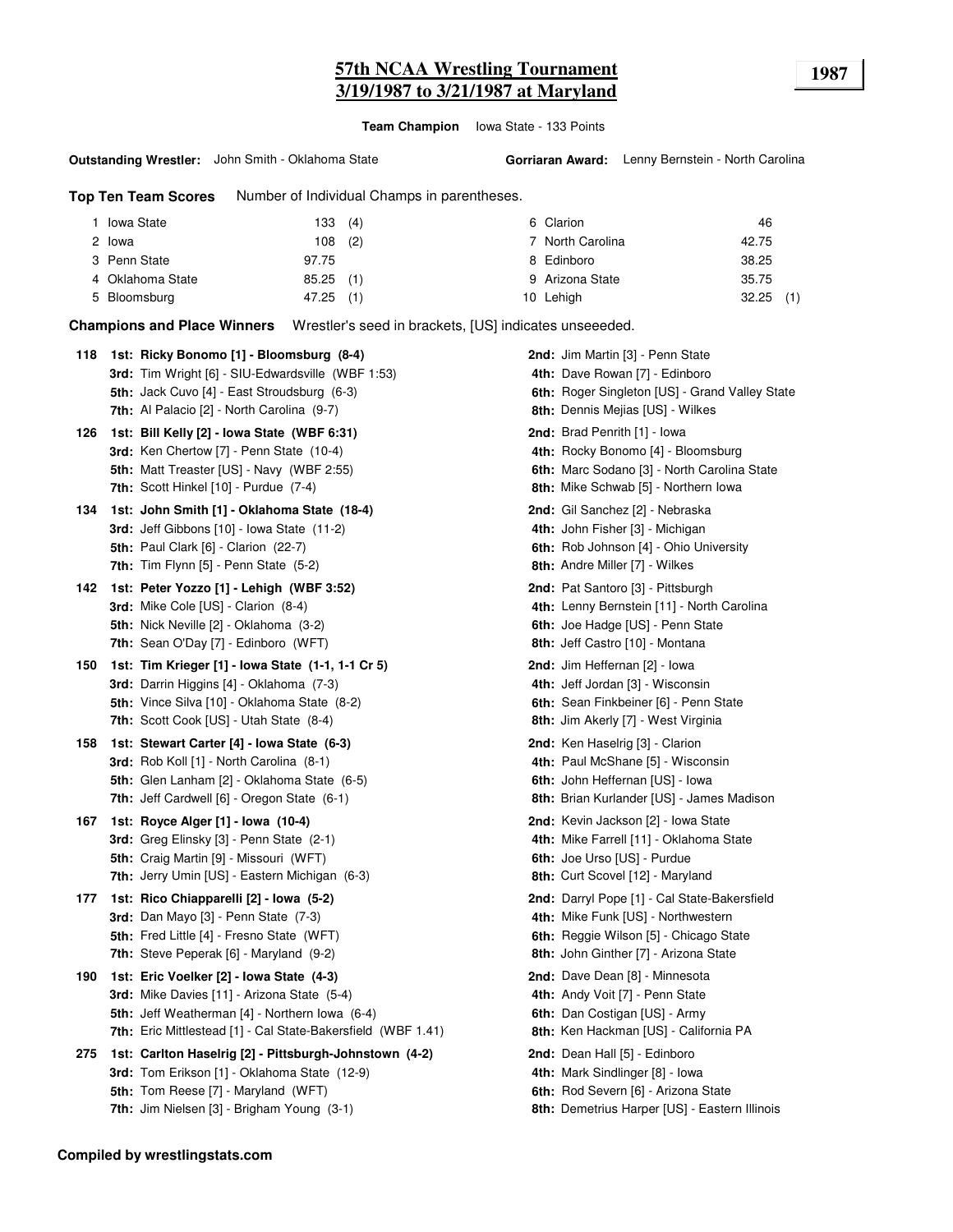# **3/19/1987 to 3/21/1987 at Maryland 1987 NCAA Wrestling Championship Page <sup>1</sup> of <sup>30</sup>**

| John Regan, Iowa [5]                 |                              |                            |                   |                  |
|--------------------------------------|------------------------------|----------------------------|-------------------|------------------|
| Mark Adkins, Kent State              | John Regan Fall 6:59         |                            |                   |                  |
| Paul Kapper, Cleveland State         | Paul Kapper 13-4             | Paul Kapper 7-5            |                   | 118 Weight Class |
| Zeke Jones, Arizona State [12]       |                              |                            |                   |                  |
| Roberto Pelayo, Oregon               |                              |                            | Jack Cuvo 17-6    |                  |
| Dick Howell, Lock Haven              | Dick Howell 10-1             |                            |                   |                  |
| Jack Cuvo, East Stroudsburg [4]      |                              | Jack Cuvo 6-4              |                   |                  |
| Chris Bollin, Oklahoma               | Jack Cuvo 14-1               |                            |                   |                  |
| Blake Beesley, Weber State           |                              |                            |                   | Ricky Bonomo 9-6 |
| Cory Baze, Oklahoma State [9]        | Cory Baze Fall 1:55          |                            |                   |                  |
| Jeff Annesi, Drexel                  |                              | Cory Baze 7-3              |                   |                  |
| Chris Brown, Brigham Young [8]       | Chris Brown 10-4             |                            |                   |                  |
| Perry Summitt, Iowa State            |                              |                            | Ricky Bonomo 10-4 |                  |
| Jeff Bowyer, James Madison           | Jeff Bowyer 8-7              |                            |                   |                  |
| Ricky Bonomo, Bloomsburg [1]         |                              | Ricky Bonomo TF 20-5, 6:46 |                   |                  |
| Craig Cervantes, Montana             | Ricky Bonomo Fall 1:36       |                            |                   |                  |
| Dave Rowan, Edinboro [7]             |                              |                            |                   | Ricky Bonomo 8-4 |
| Dennis Mejias, Wilkes                | Dave Rowan 21-11             |                            |                   |                  |
| Rich Moeggenberg, Central Michigan   |                              | Dave Rowan 11-4            |                   |                  |
| Doug Wyland, Michigan [10]           | Doug Wyland 16-7             |                            |                   |                  |
| John Glakowski, Cal Poly-SLO         |                              |                            | Dave Rowan 6-4    |                  |
| David Cummings, North Carolina State | David Cummings 1-1, 1-1 Cr 6 |                            |                   |                  |
| Al Palacio, North Carolina [2]       |                              | Al Palacio 9-5             |                   |                  |
| John Chapman, Illinois State         | Al Palacio Fall 4:43         |                            |                   |                  |
| Jack Griffin, Northwestern [11]      |                              |                            |                   | Jim Martin 6-4   |
| Ben Reichel, Tennessee-Chattanooga   | Jack Griffin 14-10           |                            |                   |                  |
| Tim Wright, SIU-Edwardsville [6]     |                              | Tim Wright TF 24-8, 5:34   |                   |                  |
| Arnold Khanbabian, San Jose State    | Tim Wright 14-3              |                            |                   |                  |
| Jim Martin, Penn State [3]           |                              |                            | Jim Martin 8-2    |                  |
| Roger Singleton, Grand Valley State  | Jim Martin 15-5              |                            |                   |                  |
|                                      |                              |                            |                   |                  |
| Mike Caracci, New Hampshire          |                              | Jim Martin TF 16-1, 5:18   |                   |                  |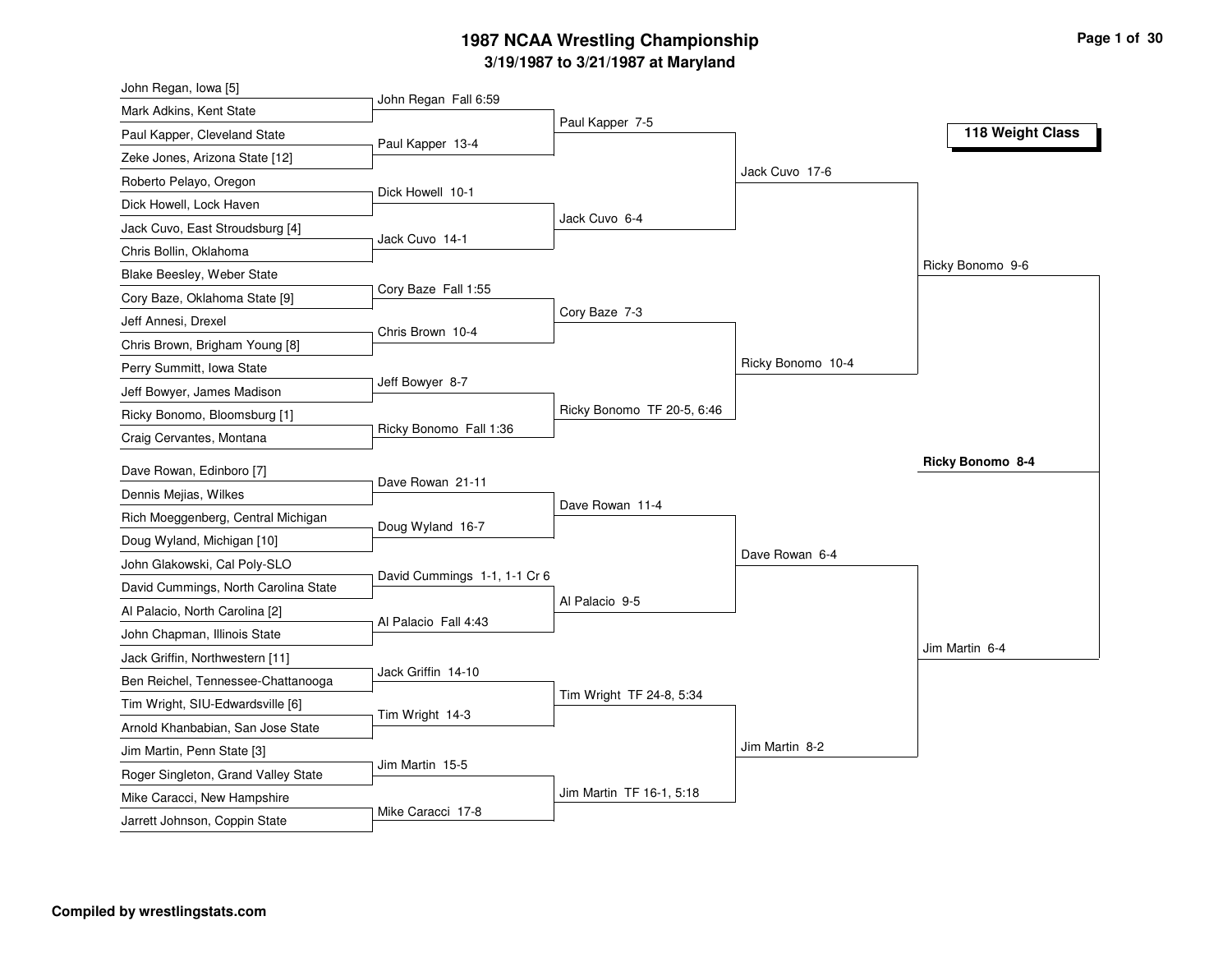# **3/19/1987 to 3/21/1987 at Maryland 1987 NCAA Wrestling Championship Page <sup>2</sup> of <sup>30</sup>**

| Jones, Arizona State          |                       |                          |               |                                             |                      |                                               |
|-------------------------------|-----------------------|--------------------------|---------------|---------------------------------------------|----------------------|-----------------------------------------------|
|                               | Jones 9-3             |                          |               |                                             |                      | <b>118 Consolation Bracket</b>                |
| Regan, Iowa                   |                       |                          |               |                                             |                      |                                               |
|                               |                       | Howell 9-4               |               |                                             |                      |                                               |
| Bollin, Oklahoma              |                       |                          |               |                                             |                      |                                               |
|                               | Howell 5-3            |                          | Wright 8-3    |                                             |                      |                                               |
| Howell, Lock Haven            |                       | Wright, SIU-Edwardsville |               |                                             |                      |                                               |
| Beesley, Weber State          |                       |                          |               | Wright 13-2                                 |                      |                                               |
|                               | Brown 6-1             |                          |               |                                             |                      | Wright 13-4                                   |
| Brown, Brigham Young          |                       |                          |               | Cuvo, East Stroudsburg                      |                      |                                               |
|                               |                       | Bowyer 6-2               |               |                                             |                      |                                               |
| Cervantes, Montana            |                       |                          | Palacio 8-3   |                                             |                      |                                               |
|                               | Bowyer 8-3            |                          |               |                                             |                      |                                               |
| Bowyer, James Madison         |                       | Palacio, North Carolina  |               | <b>Third Place:</b><br><b>Fourth Place:</b> | Dave Rowan, Edinboro | Tim Wright, SIU-Edwardsville Fall 1:53        |
| Mejias, Wilkes                |                       |                          |               | <b>Fifth Place:</b>                         |                      | Jack Cuvo, East Stroudsburg 6-3               |
|                               |                       |                          |               |                                             |                      |                                               |
|                               | Mejias 9-4            |                          |               | <b>Sixth Place:</b>                         |                      | Roger Singleton, Grand Valley State           |
| Wyland, Michigan              |                       |                          |               |                                             |                      | Seventh Place: Al Palacio, North Carolina 9-7 |
|                               |                       | Mejias 3-0               |               | Eighth Place: Dennis Mejias, Wilkes         |                      |                                               |
| Chapman, Illinois State       |                       |                          | Mejias 5-2    |                                             |                      |                                               |
|                               | Cummings 9-4          |                          |               |                                             |                      |                                               |
| Cummings, North Carolina Stat |                       | Baze, Oklahoma State     |               |                                             |                      |                                               |
| Khanbabian, San Jose State    |                       |                          |               | Singleton 15-2                              |                      |                                               |
|                               | Khanbabian 10-10, 8-2 |                          |               |                                             |                      | Rowan 7-2                                     |
| Griffin, Northwestern         |                       |                          |               | Rowan, Edinboro                             |                      |                                               |
|                               |                       | Singleton Fall 0:53      |               |                                             |                      |                                               |
| Singleton, Grand Valley State |                       |                          |               |                                             |                      |                                               |
|                               | Singleton Fall 2:29   |                          | Singleton 7-3 |                                             |                      |                                               |
| Caracci, New Hampshire        |                       | Kapper, Cleveland State  |               |                                             |                      |                                               |

#### **Compiled by wrestlingstats.com**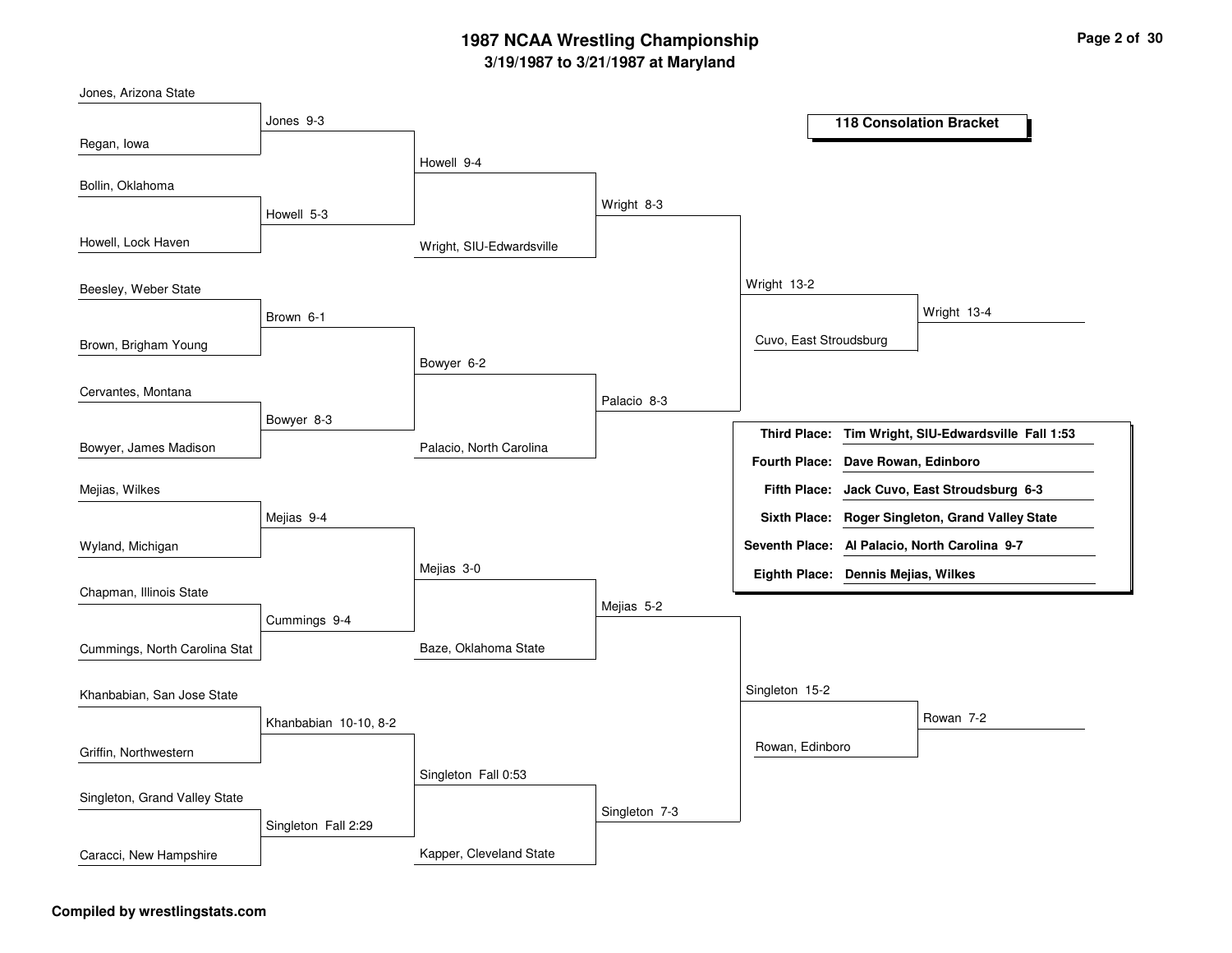# **3/19/1987 to 3/21/1987 at Maryland 1987 NCAA Wrestling Championship Page <sup>3</sup> of <sup>30</sup>**

#### **Championship Pigtail Bouts for 118**

|                                          | Summitt 8-6     |  |  |
|------------------------------------------|-----------------|--|--|
| Tim Jacoutot - College of New Jersey     |                 |  |  |
| Rich Moeggenberg - Central Michigan      | Moeggenberg 6-3 |  |  |
| Craig Sterr - Eastern Illinois           |                 |  |  |
| Jack Cuvo - East Stroudsburg             |                 |  |  |
| Mark Sanfilippo - Purdue                 | Cuvo 16-5       |  |  |
| Jack Griffin - Northwestern              |                 |  |  |
| Paul Kuznik - Army                       | Griffin 9-4     |  |  |
| <b>Consolation Pigtail Bouts for 118</b> |                 |  |  |
|                                          |                 |  |  |

#### Chris Bollin - Oklahoma

|                          | Bollin 11-10 |  |
|--------------------------|--------------|--|
| Mark Sanfilippo - Purdue |              |  |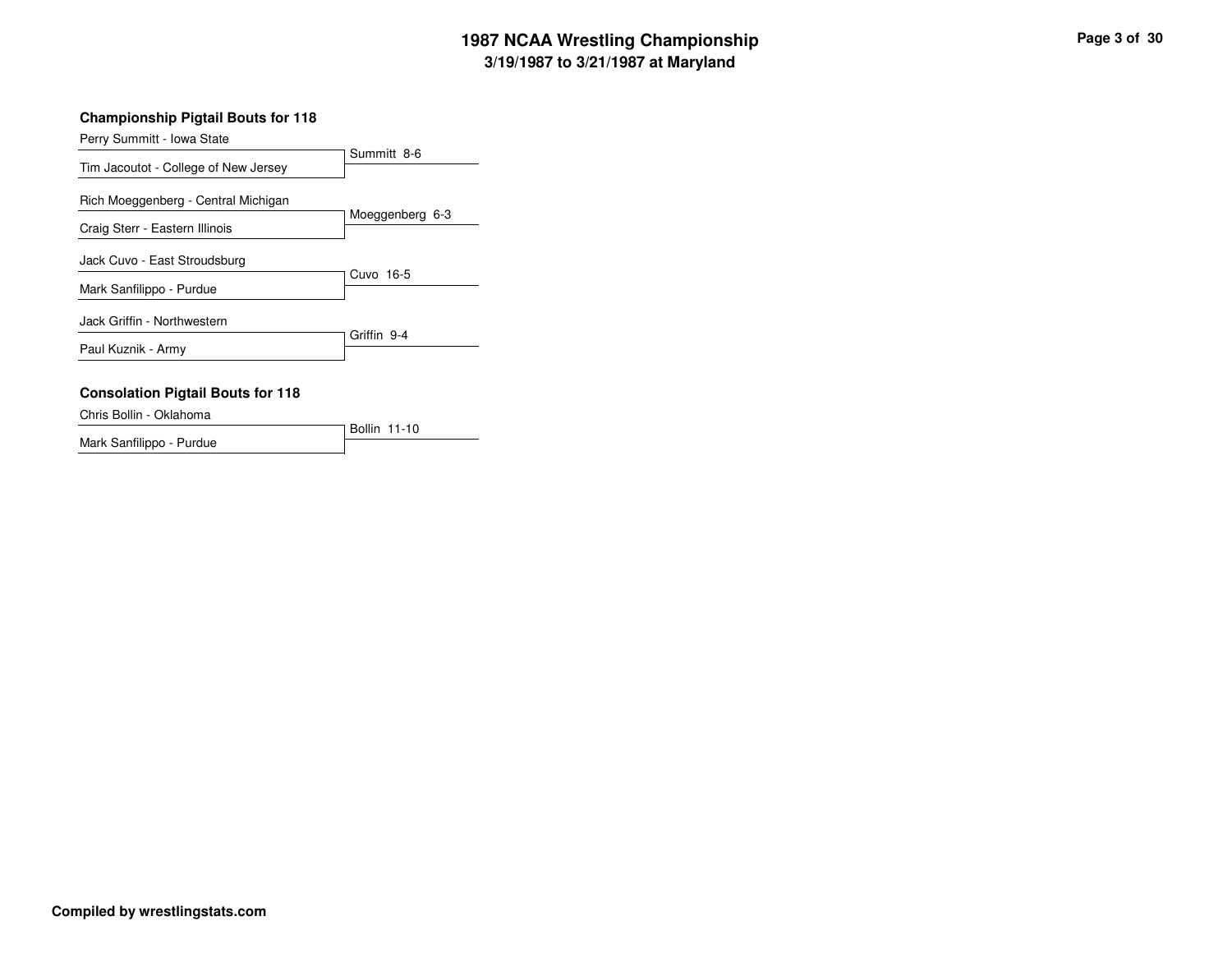# **3/19/1987 to 3/21/1987 at Maryland 1987 NCAA Wrestling Championship Page <sup>4</sup> of <sup>30</sup>**

| Al Morgan, Missouri [12]              |                           |                      |                     |                      |
|---------------------------------------|---------------------------|----------------------|---------------------|----------------------|
|                                       | Al Morgan Fall 6:42       |                      |                     |                      |
| Matt Treaster, Navy                   | Matt Treaster 4-3         | Matt Treaster 6-4    |                     | 126 Weight Class     |
| Mike Schwab, Northern Iowa [5]        |                           |                      |                     |                      |
| Paul Zarbatany, Drexel                |                           |                      | Matt Treaster 7-4   |                      |
| Rocky Bonomo, Bloomsburg [4]          | Rocky Bonomo Fall 1:55    |                      |                     |                      |
| Shon Lewis, Oregon                    |                           | Rocky Bonomo 9-3     |                     |                      |
| Mike O'Brien, Illinois                | Mike O'Brien 13-4         |                      |                     |                      |
| Bruce Garner, New Mexico              |                           |                      |                     | Brad Penrith 15-6    |
| Tom Herring, Tennessee-Chattanooga    | Bruce Garner 8-5          |                      |                     |                      |
| Brad Penrith, Iowa [1]                |                           | Brad Penrith 13-4    |                     |                      |
| Kendall Cross, Oklahoma State         | Brad Penrith 10-9         |                      |                     |                      |
| T.J. Sewell, Oklahoma                 |                           |                      | Brad Penrith 13-9   |                      |
| Mark Clayton, Wisconsin [8]           | T.J. Sewell 16-8          |                      |                     |                      |
| Tim Hackel, Central College IA        |                           | Chip Park 14-1       |                     |                      |
| Chip Park, Arizona State [9]          | Chip Park 13-5            |                      |                     |                      |
| Scott Hinkel, Purdue [10]             |                           |                      |                     | Bill Kelly Fall 6:31 |
| Kevin Pierson, Kent State             | Scott Hinkel 15-4         |                      |                     |                      |
| Ken Chertow, Penn State [7]           |                           | Ken Chertow 6-2      |                     |                      |
| Rob Porter, Edinboro                  | Ken Chertow TF 20-4, 6:06 |                      |                     |                      |
| Tracy Yeates, Boise State             |                           |                      | Bill Kelly 4-4, 2-1 |                      |
| Mike Dallas, Cal State-Bakersfield    | Mike Dallas Fall 6:58     |                      |                     |                      |
| Tino Gonzalez, Northern Illinois      |                           | Bill Kelly Fall 5:21 |                     |                      |
| Bill Kelly, Iowa State [2]            | Bill Kelly Fall 1:22      |                      |                     |                      |
| John Epperly, Lehigh                  |                           |                      |                     | Bill Kelly 4-3       |
| Marc Sodano, North Carolina State [3] | Marc Sodano 13-5          |                      |                     |                      |
| Sal Profaci, Central Connecticut      |                           | Marc Sodano 10-1     |                     |                      |
| Tim Glennie, Oregon State             | Sal Profaci 10-7          |                      |                     |                      |
| Harry Richards, Central Michigan      |                           |                      | Marc Sodano 10-4    |                      |
| Todd Messitt, Army [11]               | Harry Richards 11-9       |                      |                     |                      |
| Chip McArdle, North Carolina [6]      |                           | Chip McArdle 8-5     |                     |                      |
| Troy Lawrence, Maryland               | Chip McArdle 8-6          |                      |                     |                      |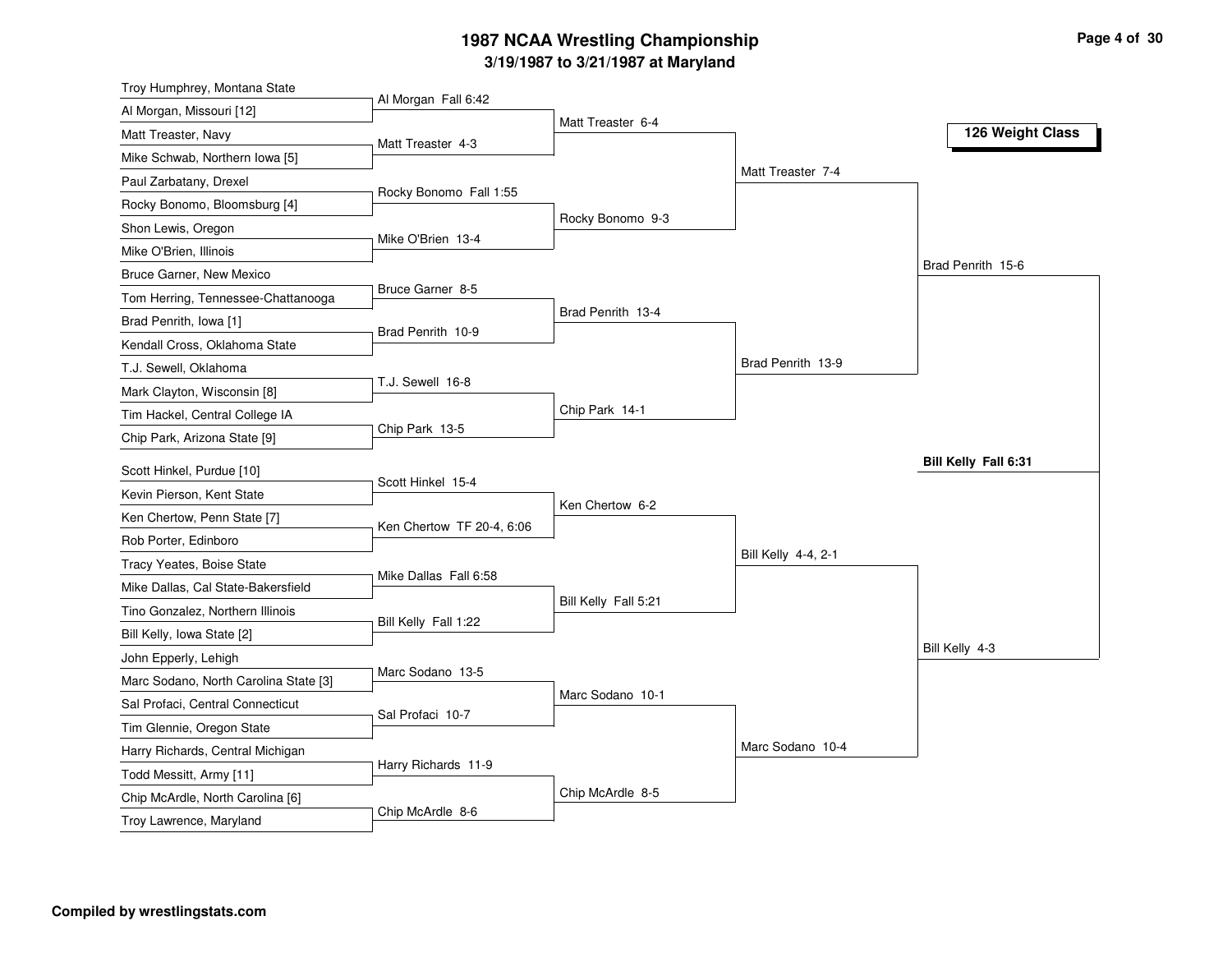# **3/19/1987 to 3/21/1987 at Maryland 1987 NCAA Wrestling Championship Page <sup>5</sup> of <sup>30</sup>**

McArdle, North Carolina Chertow, Penn State Park, Arizona State Bonomo, Bloomsburg Schwab Fall 3:36 Cross 17-9Hinkel 9-4Richards 12-4 Schwab 6-4 Chertow 5-1 Hinkel 12-7Bonomo 5-1 Chertow 5-4 Bonomo 7-3 Treaster, Navy Sodano, North Carolina Stat Chertow 10-4 Bonomo 7-4 Schwab 5-5, 1-1 Cr 11 Zarbatany 8-2 Cross 10-3Hackel 15-3Hinkel 7-4Dallas 17-5 Epperly 15-3 Richards 7-2 Morgan, Missouri O'Brien, Illinois Garner, New Mexico Sewell, Oklahoma Schwab, Northern Iowa Zarbatany, Drexel Cross, Oklahoma State Hackel, Central College IA Hinkel, Purdue Husick, Lock Haven Gonzalez, Northern Illinois Dallas, Cal State-Bakersfield Profaci, Central Connecticut Epperly, Lehigh Lawrence, Maryland Richards, Central Michigan **126 Consolation Bracket Ken Chertow, Penn State 5-5, 2-1 Third Place: Matt Treaster, Navy Fall 2:55 Fifth Place: Seventh Place: Scott Hinkel, Purdue 7-4 Eighth Place: Mike Schwab, Northern Iowa Fourth Place: Rocky Bonomo, Bloomsburg Sixth Place: Marc Sodano, North Carolina State**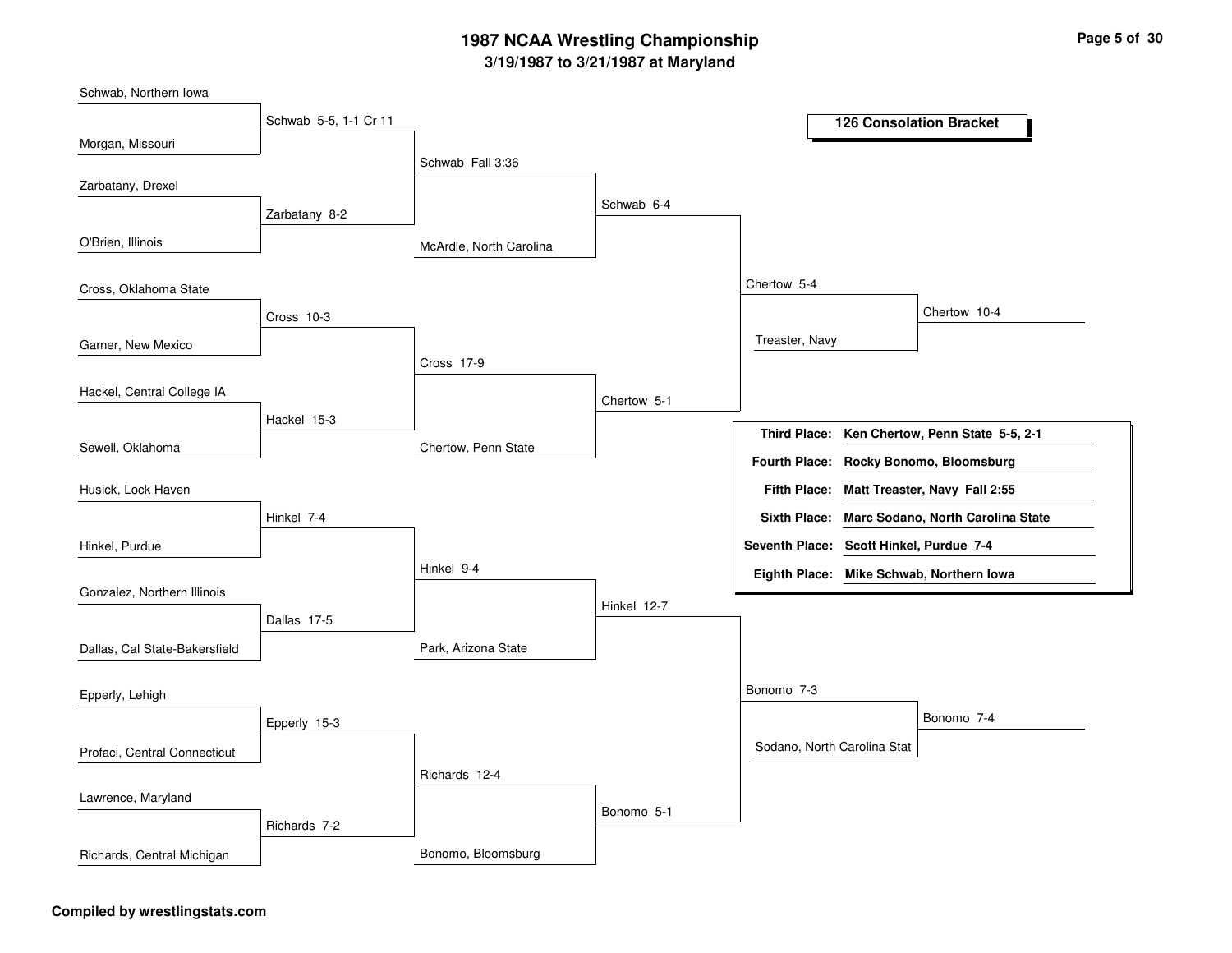# **3/19/1987 to 3/21/1987 at Maryland 1987 NCAA Wrestling Championship Page <sup>6</sup> of <sup>30</sup>**

#### **Championship Pigtail Bouts for 126**

Ken Chertow - Penn State

Chertow 8-2 Jeff Husick - Lock HavenSewell TF 15-0, 6:01 T.J. Sewell - Oklahoma Fred Vann - Delaware State **Consolation Pigtail Bouts for 126**

Husick 8-4

Jeff Husick - Lock Haven

Rob Porter - Edinboro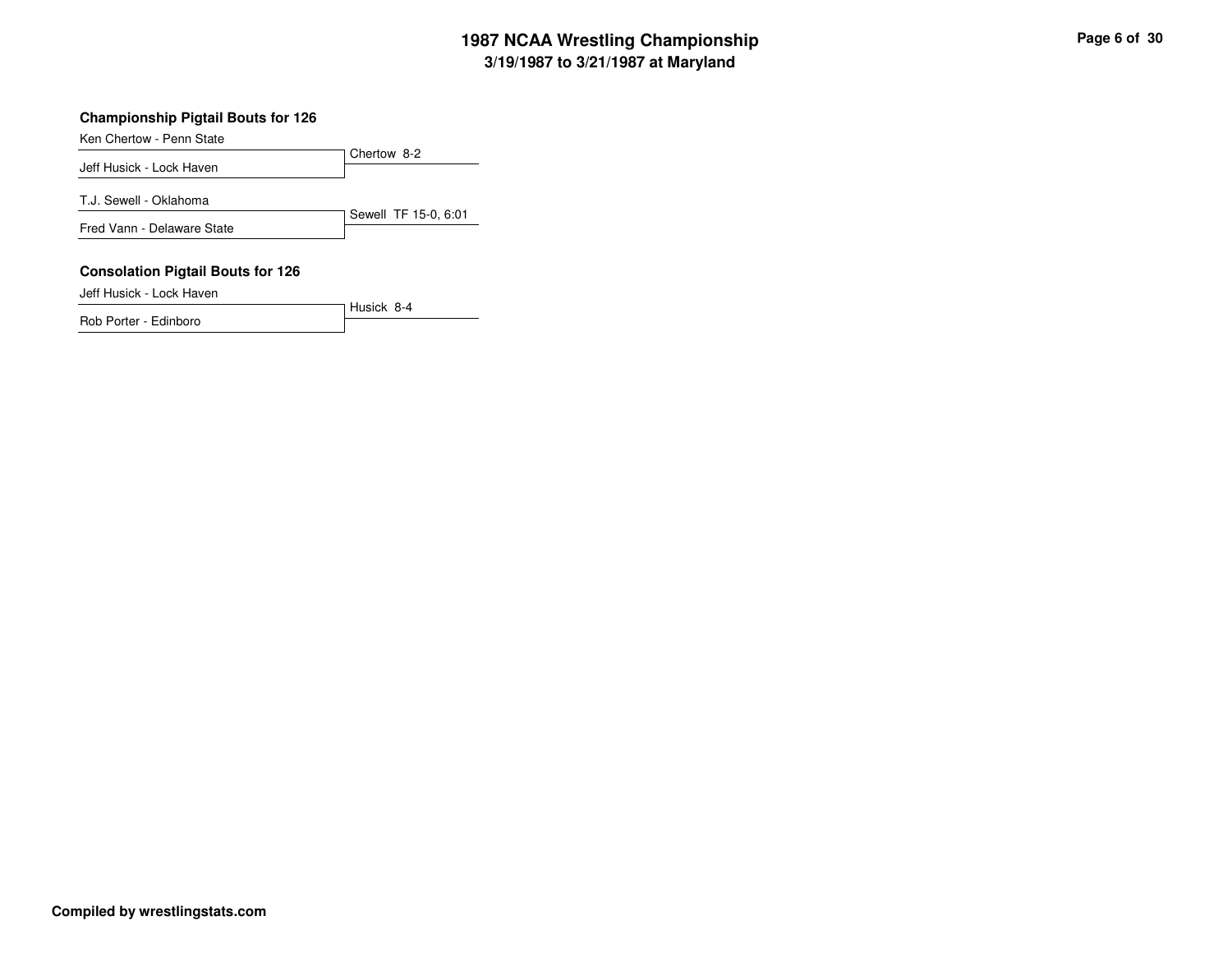# **3/19/1987 to 3/21/1987 at Maryland 1987 NCAA Wrestling Championship Page <sup>7</sup> of <sup>30</sup>**

| Joei Bales 12-2<br>Andy Leier, North Dakota<br>Tim Flynn 2-0<br>Ed Curran, Bucknell<br>Tim Flynn 8-2<br>Tim Flynn, Penn State [5]<br>Albert Woody, Morgan State<br>Jack Bell DFT<br>Jack Bell, Slippery Rock<br>Rob Johnson 28-14<br>Dave Zuniga, Utah State<br>Rob Johnson 8-4<br>Rob Johnson, Ohio University [4]<br>Dave Schneiderman, North Carolina State [9<br>Jim Frick 4-3<br>Jim Frick, Lehigh<br>Jim Frick 12-6<br>Chris Luttrell, New Mexico [8]<br>Chris Luttrell 5-1<br>John Cholokian, Cal State-Fullerton<br>Enzo Catullo, North Carolina |                          |
|----------------------------------------------------------------------------------------------------------------------------------------------------------------------------------------------------------------------------------------------------------------------------------------------------------------------------------------------------------------------------------------------------------------------------------------------------------------------------------------------------------------------------------------------------------|--------------------------|
|                                                                                                                                                                                                                                                                                                                                                                                                                                                                                                                                                          |                          |
|                                                                                                                                                                                                                                                                                                                                                                                                                                                                                                                                                          | 134 Weight Class         |
|                                                                                                                                                                                                                                                                                                                                                                                                                                                                                                                                                          |                          |
|                                                                                                                                                                                                                                                                                                                                                                                                                                                                                                                                                          | Rob Johnson 4-1          |
|                                                                                                                                                                                                                                                                                                                                                                                                                                                                                                                                                          |                          |
|                                                                                                                                                                                                                                                                                                                                                                                                                                                                                                                                                          |                          |
|                                                                                                                                                                                                                                                                                                                                                                                                                                                                                                                                                          |                          |
|                                                                                                                                                                                                                                                                                                                                                                                                                                                                                                                                                          | John Smith 20-9          |
|                                                                                                                                                                                                                                                                                                                                                                                                                                                                                                                                                          |                          |
|                                                                                                                                                                                                                                                                                                                                                                                                                                                                                                                                                          |                          |
|                                                                                                                                                                                                                                                                                                                                                                                                                                                                                                                                                          |                          |
|                                                                                                                                                                                                                                                                                                                                                                                                                                                                                                                                                          | John Smith TF 22-7, 6:47 |
| Dan Matauch 14-7<br>Dan Matauch, Michigan State                                                                                                                                                                                                                                                                                                                                                                                                                                                                                                          |                          |
| John Smith TF 23-8, 5:44<br>Tim Rothka, Drexel                                                                                                                                                                                                                                                                                                                                                                                                                                                                                                           |                          |
| John Smith Fall 6:30<br>John Smith, Oklahoma State [1]                                                                                                                                                                                                                                                                                                                                                                                                                                                                                                   |                          |
| Buddy Blaha, Virginia                                                                                                                                                                                                                                                                                                                                                                                                                                                                                                                                    | John Smith 18-4          |
| Gil Sanchez 16-2<br>Gil Sanchez, Nebraska [2]                                                                                                                                                                                                                                                                                                                                                                                                                                                                                                            |                          |
| Gil Sanchez TF 16-1, 5:07<br>Joe Gribben, Northern Iowa                                                                                                                                                                                                                                                                                                                                                                                                                                                                                                  |                          |
| Joe Gribben 5-3<br>Pat Dorn, South Dakota State                                                                                                                                                                                                                                                                                                                                                                                                                                                                                                          |                          |
| Ryan Johnson, Central Connecticut                                                                                                                                                                                                                                                                                                                                                                                                                                                                                                                        | Gil Sanchez 11-4         |
| Andre Miller 6-4                                                                                                                                                                                                                                                                                                                                                                                                                                                                                                                                         |                          |
| Andre Miller, Wilkes [7]<br>Andre Miller Fall 6:41<br>Glenn McMinn Jr., Arizona State                                                                                                                                                                                                                                                                                                                                                                                                                                                                    |                          |
| Jeff Gibbons 14-3<br>Jeff Gibbons, Iowa State [10]                                                                                                                                                                                                                                                                                                                                                                                                                                                                                                       |                          |
| John Fisher, Michigan [3]                                                                                                                                                                                                                                                                                                                                                                                                                                                                                                                                | Gil Sanchez 7-4          |
| John Fisher 15-7<br>Willy Metzger, Lock Haven                                                                                                                                                                                                                                                                                                                                                                                                                                                                                                            |                          |
| John Fisher 11-0<br>Dave Sloan, Appalachian State                                                                                                                                                                                                                                                                                                                                                                                                                                                                                                        |                          |
| Chad Taylor 9-4                                                                                                                                                                                                                                                                                                                                                                                                                                                                                                                                          |                          |
| Chad Taylor, Wyoming                                                                                                                                                                                                                                                                                                                                                                                                                                                                                                                                     | Paul Clark 4-2           |
| Keith Healy, Illinois [11]<br>Keith Healy Fall 6:39                                                                                                                                                                                                                                                                                                                                                                                                                                                                                                      |                          |
| Craig Dellorso, Navy<br>Paul Clark TF 21-4, 5:32                                                                                                                                                                                                                                                                                                                                                                                                                                                                                                         |                          |
| Dave Love, San Jose State<br>Paul Clark TF 15-0, 6:47<br>Paul Clark, Clarion [6]                                                                                                                                                                                                                                                                                                                                                                                                                                                                         |                          |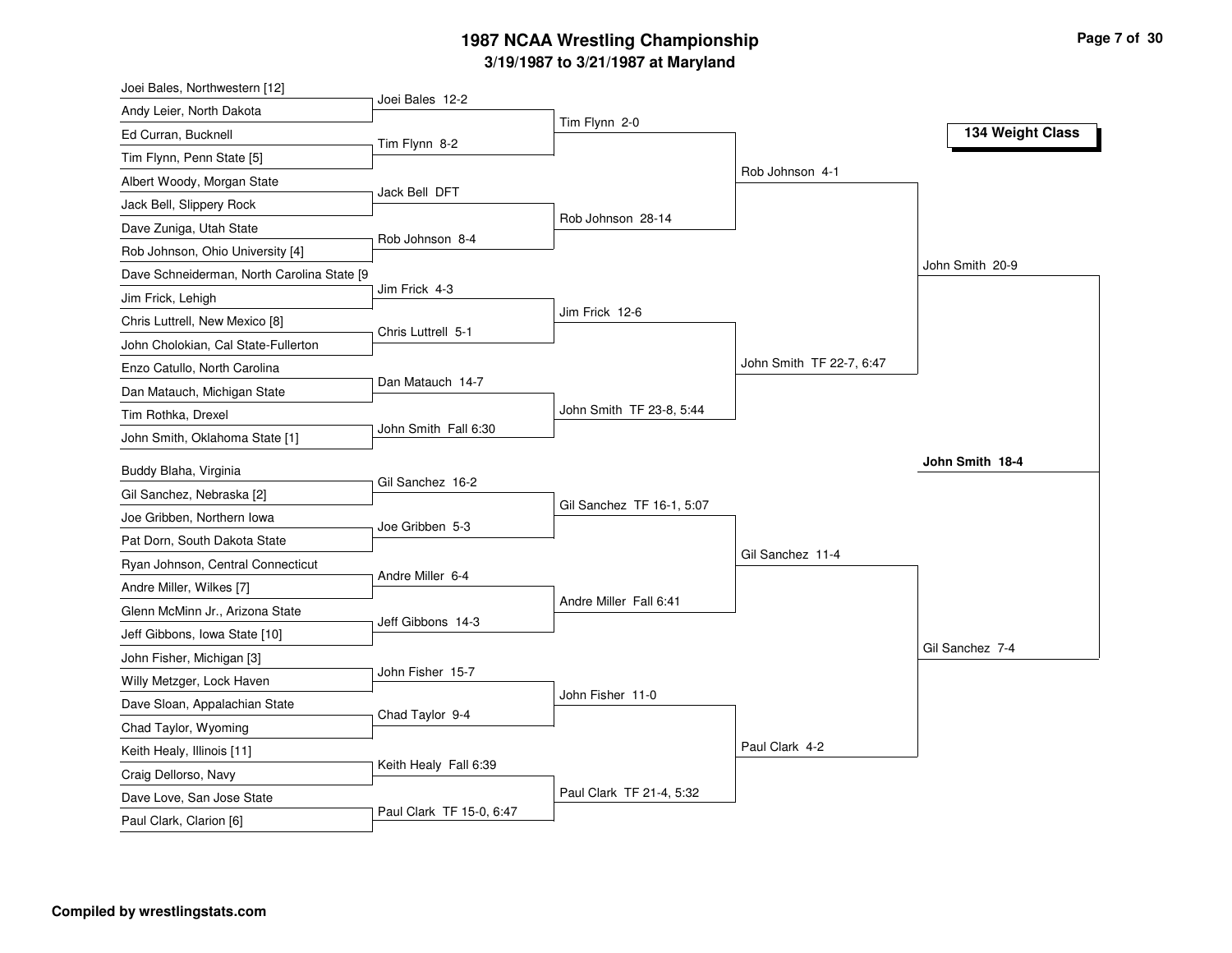# **3/19/1987 to 3/21/1987 at Maryland 1987 NCAA Wrestling Championship Page <sup>8</sup> of <sup>30</sup>**

| Curran, Bucknell             |                       |                   |                      |                                          |                       |                                            |
|------------------------------|-----------------------|-------------------|----------------------|------------------------------------------|-----------------------|--------------------------------------------|
|                              | Bales 7-4             |                   |                      |                                          |                       | <b>134 Consolation Bracket</b>             |
| Bales, Northwestern          |                       |                   |                      |                                          |                       |                                            |
| Zuniga, Utah State           |                       | Bales 2-2, 2-1    |                      |                                          |                       |                                            |
|                              | <b>Bell 10-1</b>      |                   | Fisher 7-4           |                                          |                       |                                            |
| Bell, Slippery Rock          |                       | Fisher, Michigan  |                      |                                          |                       |                                            |
| Schneiderman, North Carolina |                       |                   |                      | Fisher 10-3                              |                       |                                            |
|                              | Schneiderman 7-4      |                   |                      |                                          |                       | Fisher 10-3                                |
| Luttrell, New Mexico         |                       |                   |                      | Johnson, Ohio University                 |                       |                                            |
|                              |                       | Schneiderman 10-3 |                      |                                          |                       |                                            |
| Rothka, Drexel               |                       |                   | Miller 1-1, 3-3 Cr 3 |                                          |                       |                                            |
|                              | Matauch TF 18-3, 6:00 |                   |                      |                                          |                       | Third Place: Jeff Gibbons, Iowa State 11-2 |
| Matauch, Michigan State      |                       | Miller, Wilkes    |                      | <b>Fourth Place:</b>                     | John Fisher, Michigan |                                            |
| Blaha, Virginia              |                       |                   |                      | <b>Fifth Place:</b>                      |                       | Paul Clark, Clarion TF 22-7, 6:00          |
|                              | Gribben 13-5          |                   |                      |                                          |                       | Sixth Place: Rob Johnson, Ohio University  |
| Gribben, Northern Iowa       |                       |                   |                      | Seventh Place: Tim Flynn, Penn State 5-2 |                       |                                            |
|                              |                       | Gibbons 2-1       |                      | Eighth Place: Andre Miller, Wilkes       |                       |                                            |
| Johnson, Central Connecticut |                       |                   | Gibbons 5-1          |                                          |                       |                                            |
|                              | Gibbons 11-1          |                   |                      |                                          |                       |                                            |
| Gibbons, Iowa State          |                       | Frick, Lehigh     |                      |                                          |                       |                                            |
| Metzger, Lock Haven          |                       |                   |                      | Gibbons 3-1                              |                       |                                            |
|                              | Metzger 9-2           |                   |                      |                                          |                       | Gibbons 4-3                                |
| Taylor, Wyoming              |                       |                   |                      | Clark, Clarion                           |                       |                                            |
|                              |                       | Love DFT          |                      |                                          |                       |                                            |
| Love, San Jose State         |                       |                   |                      |                                          |                       |                                            |
|                              | Love 10-4             |                   | Flynn 4-2            |                                          |                       |                                            |
| Healy, Illinois              |                       | Flynn, Penn State |                      |                                          |                       |                                            |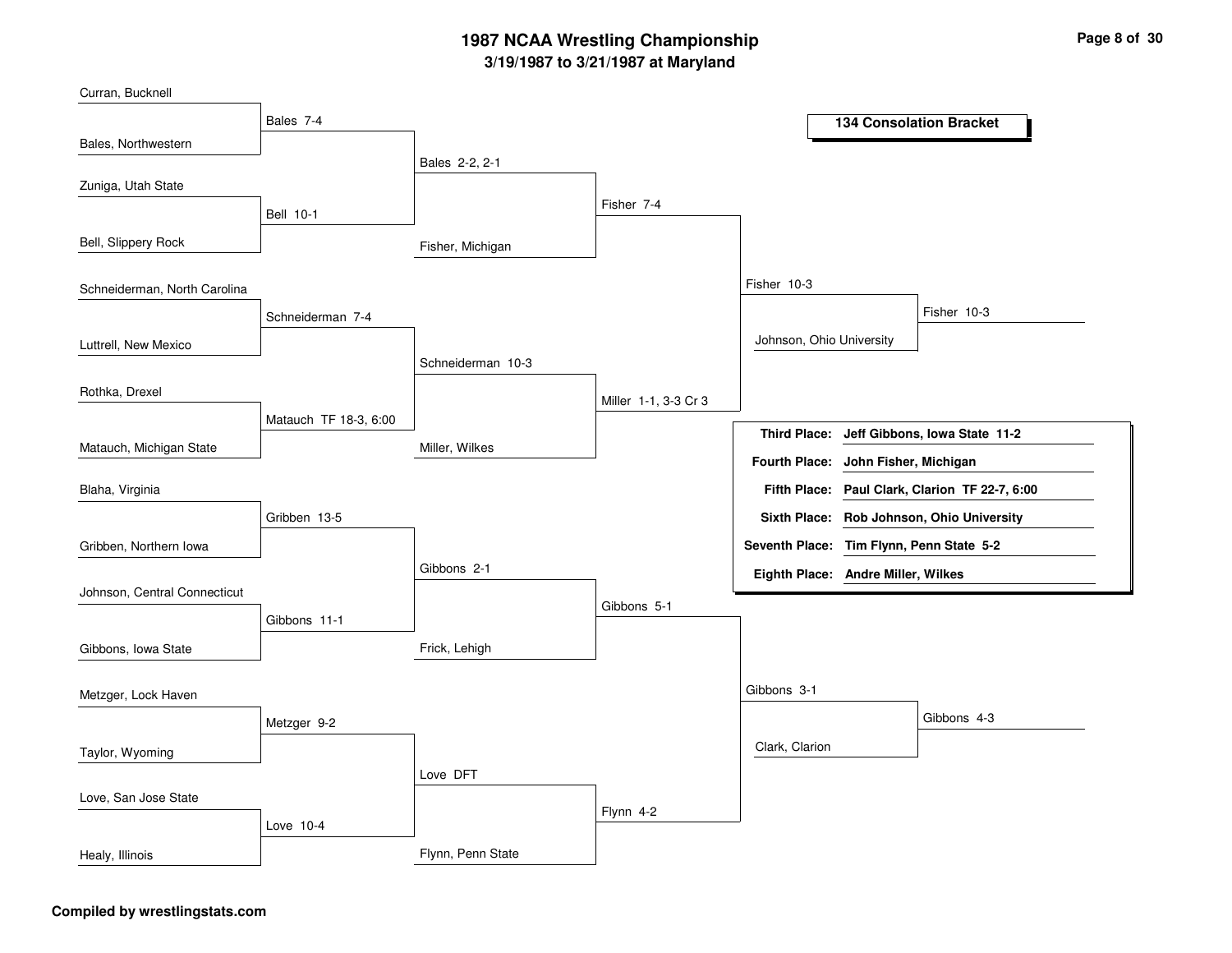# **3/19/1987 to 3/21/1987 at Maryland 1987 NCAA Wrestling Championship Page <sup>9</sup> of <sup>30</sup>**

#### **Championship Pigtail Bouts for 134**

Joe Gribben - Northern Iowa

Gribben 10-4 Dan Lovelace - Missouri

Enzo Catullo - North Carolina

Jerry Durso - Notre Dame

Catullo 8-5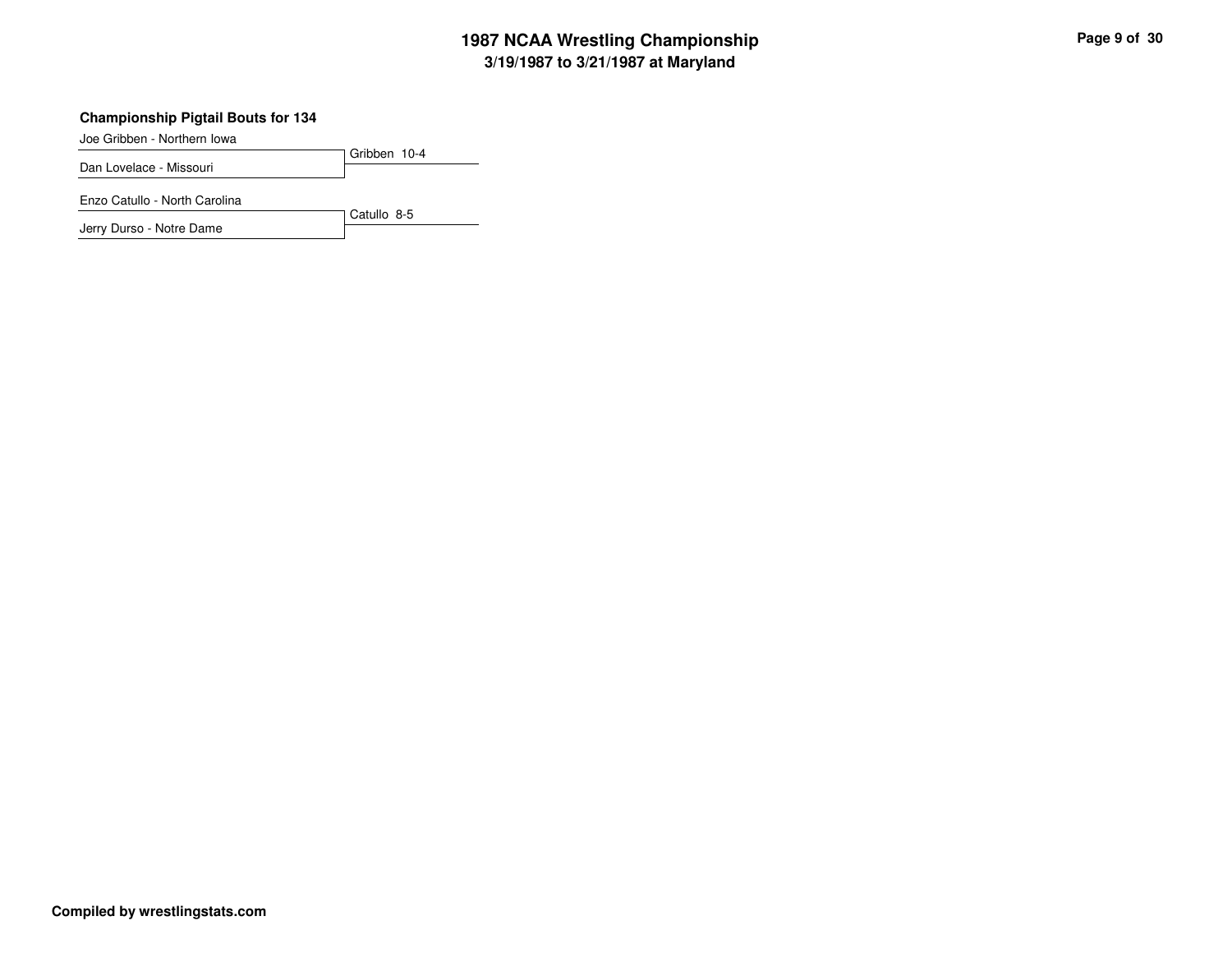# **3/19/1987 to 3/21/1987 at Maryland 1987 NCAA Wrestling Championship Page <sup>10</sup> of <sup>30</sup>**

| Brian McTague, SIU-Edwardsville      |                              |                      |                     |                       |
|--------------------------------------|------------------------------|----------------------|---------------------|-----------------------|
| Mike Cole, Clarion                   | Mike Cole Fall 1:43          |                      |                     |                       |
| Greg Randall, Iowa [4]               |                              | Mike Cole 9-2        |                     | 142 Weight Class      |
| Scott Wiggen, Stanford               | Greg Randall 16-4            |                      |                     |                       |
| Darrel Nerove, Army [12]             |                              |                      | Mike Cole Fall 4:31 |                       |
| Buzz Wincheski, William & Mary       | Buzz Wincheski 7-6           |                      |                     |                       |
| Karl Monaco, Montclair State [5]     |                              | Karl Monaco 12-5     |                     |                       |
| Joe Cesari, North Carolina State     | Karl Monaco 10-2             |                      |                     |                       |
| David Boyle, Oregon State            |                              |                      |                     | Peter Yozzo 9-8       |
| Rob Yoos, Lafayette                  | David Boyle Fall 4:58        |                      |                     |                       |
| Nate Allison, Northern Illinois      |                              | Peter Yozzo 14-6     |                     |                       |
| Peter Yozzo, Lehigh [1]              | Peter Yozzo 16-8             |                      |                     |                       |
| Kurt Shedenhelm, Northern Iowa [8]   |                              |                      | Peter Yozzo 12-5    |                       |
| Andy Latora, Nebraska                | Kurt Shedenhelm TF 23-8, 6:3 |                      |                     |                       |
| Joe Lilovich, Purdue [9]             |                              | Kurt Shedenhelm 13-5 |                     |                       |
| Bret Specht, Miami Ohio              | Joe Lilovich 6-4             |                      |                     |                       |
|                                      |                              |                      |                     | Peter Yozzo Fall 3:52 |
| Jeff Castro, Montana [10]            | Jeff Castro 8-0              |                      |                     |                       |
| Paul Bastianelli, Delaware           |                              | Jeff Castro 5-3      |                     |                       |
| Dan St. John, Arizona State          | Sean O'Day 3-2               |                      |                     |                       |
| Sean O'Day, Edinboro [7]             |                              |                      | Nick Neville 3-2    |                       |
| Darrin Mossing, Ohio University      | Darrin Mossing 11-7          |                      |                     |                       |
| Danny Hayes, Missouri                |                              | Nick Neville 3-2     |                     |                       |
| Stacy Richmond, Michigan State       | Nick Neville 3-0             |                      |                     |                       |
| Nick Neville, Oklahoma [2]           |                              |                      |                     | Pat Santoro 8-6       |
| Angelo Cuzalina, Oklahoma State [6]  | Dave Wlodarz 4-2             |                      |                     |                       |
| Dave Wlodarz, Cleveland State        |                              | Joe Hadge 5-4        |                     |                       |
| Joe Hadge, Penn State                | Joe Hadge 3-2                |                      |                     |                       |
| Lenny Bernstein, North Carolina [11] |                              |                      | Pat Santoro 12-7    |                       |
| Andy Brydon, Central Michigan        | John Parr 5-3                |                      |                     |                       |
| John Parr, Virginia                  |                              |                      |                     |                       |
| Pat Santoro, Pittsburgh [3]          | Pat Santoro TF 19-3, 5:00    | Pat Santoro 12-4     |                     |                       |
| Jim Sloan, Central Connecticut       |                              |                      |                     |                       |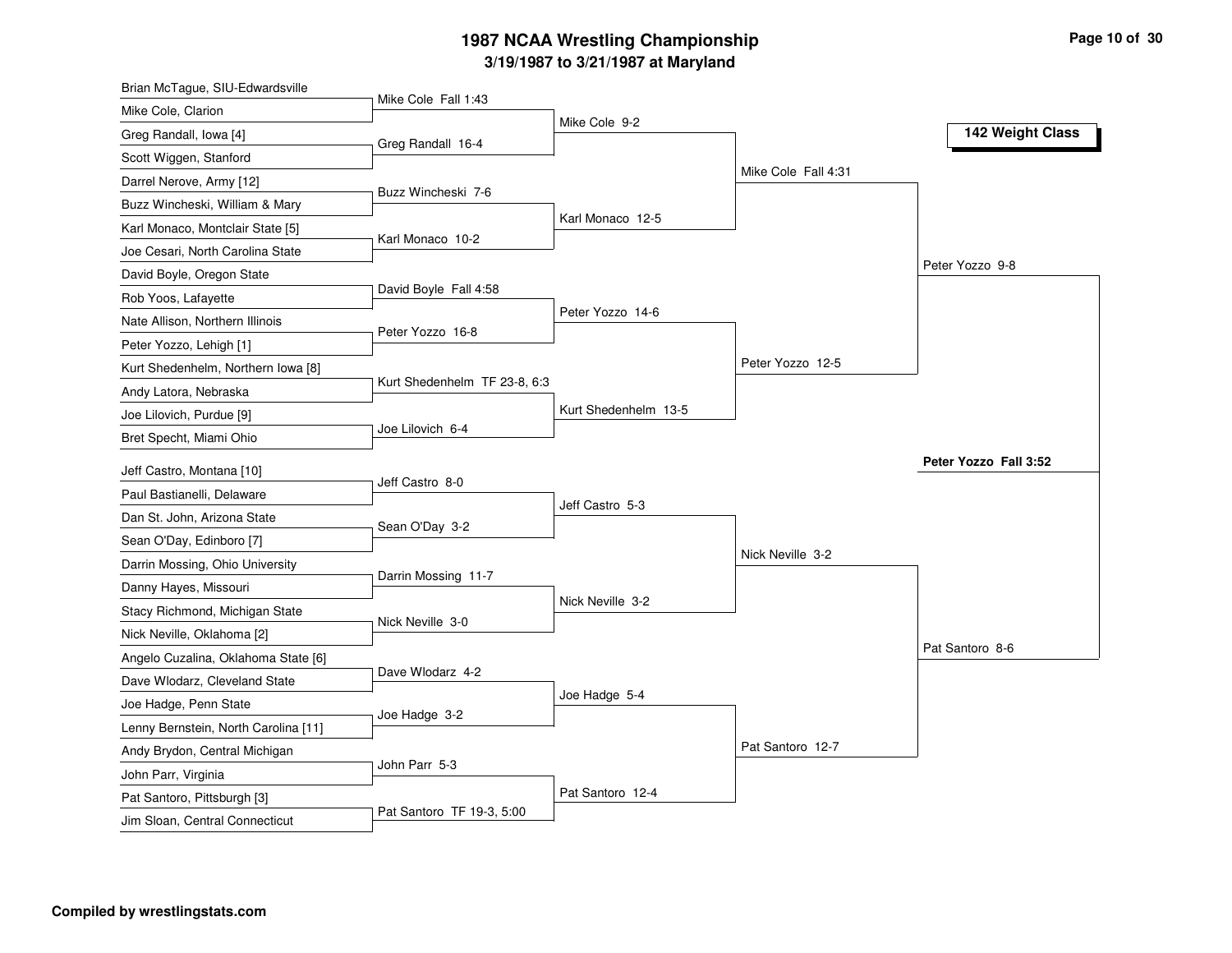# **3/19/1987 to 3/21/1987 at Maryland 1987 NCAA Wrestling Championship Page <sup>11</sup> of <sup>30</sup>**

McTague, SIU-Edwardsville

|                                 | McTague 6-5    |                           |                     |                                    |                        | <b>142 Consolation Bracket</b>              |
|---------------------------------|----------------|---------------------------|---------------------|------------------------------------|------------------------|---------------------------------------------|
| Randall, Iowa                   |                | McTague 9-4               |                     |                                    |                        |                                             |
| Cesari, North Carolina State    |                |                           |                     |                                    |                        |                                             |
|                                 | Cesari 6-2     |                           | Hadge 7-4           |                                    |                        |                                             |
| Wincheski, William & Mary       |                | Hadge, Penn State         |                     |                                    |                        |                                             |
| Allison, Northern Illinois      |                |                           |                     | Hadge 10-6                         |                        |                                             |
|                                 | Boyle 11-5     |                           |                     |                                    |                        | Cole 5-0                                    |
| Boyle, Oregon State             |                |                           |                     | Cole, Clarion                      |                        |                                             |
|                                 |                | Boyle 15-1                |                     |                                    |                        |                                             |
| Saunders, Cal State-Bakersfield |                |                           | Castro 10-2         |                                    |                        |                                             |
|                                 | Lilovich 14-13 |                           |                     | <b>Third Place:</b>                | Mike Cole, Clarion 8-4 |                                             |
| Lilovich, Purdue                |                | Castro, Montana           |                     | Fourth Place:                      |                        | Lenny Bernstein, North Carolina             |
| Bastianelli, Delaware           |                |                           |                     |                                    |                        | Fifth Place: Nick Neville, Oklahoma 3-2     |
|                                 | O'Day 17-10    |                           |                     | Sixth Place: Joe Hadge, Penn State |                        |                                             |
| O'Day, Edinboro                 |                |                           |                     |                                    |                        | Seventh Place: Sean O'Day, Edinboro Med FFT |
|                                 |                | O'Day 10-8                |                     | Eighth Place: Jeff Castro, Montana |                        |                                             |
| Richmond, Michigan State        |                |                           |                     |                                    |                        |                                             |
|                                 | Richmond 7-3   |                           | O'Day 13-4          |                                    |                        |                                             |
| Mossing, Ohio University        |                | Shedenhelm, Northern Iowa |                     |                                    |                        |                                             |
| Bernstein, North Carolina       |                |                           |                     | Bernstein Fall 3:49                |                        |                                             |
|                                 | Bernstein 2-1  |                           |                     |                                    |                        | Bernstein 3-2                               |
| Wlodarz, Cleveland State        |                |                           |                     | Neville, Oklahoma                  |                        |                                             |
|                                 |                | Bernstein Fall 5:20       |                     |                                    |                        |                                             |
| Sloan, Central Connecticut      |                |                           | Bernstein Fall 1:22 |                                    |                        |                                             |
|                                 | Sloan 7-6      |                           |                     |                                    |                        |                                             |
| Parr, Virginia                  |                | Monaco, Montclair State   |                     |                                    |                        |                                             |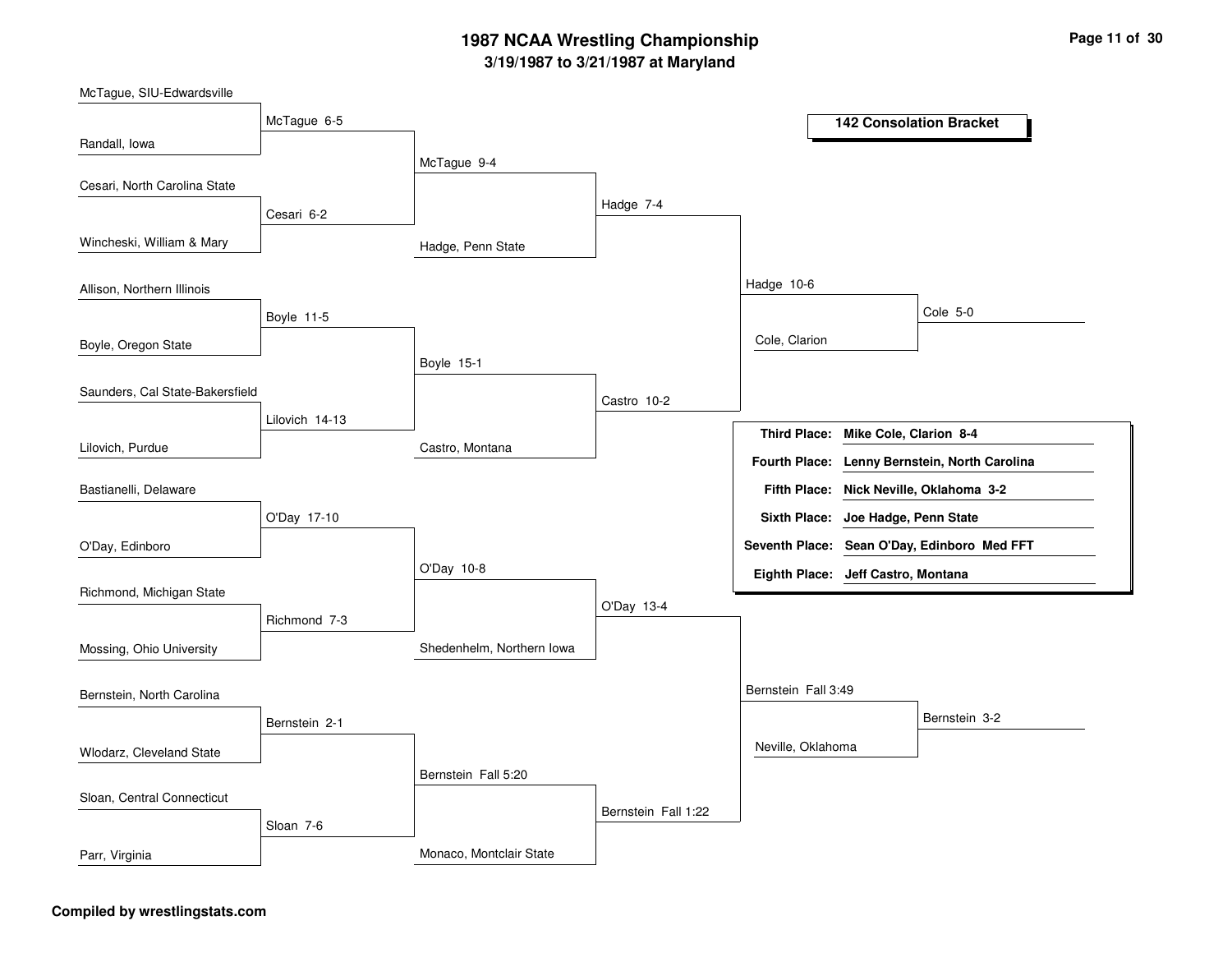# **3/19/1987 to 3/21/1987 at Maryland 1987 NCAA Wrestling Championship Page <sup>12</sup> of <sup>30</sup>**

#### **Championship Pigtail Bouts for 142**

| Angelo Cuzalina - Oklahoma State        |                 |
|-----------------------------------------|-----------------|
| Kirk Azinger - Illinois                 | Cuzalina 6-3    |
| David Boyle - Oregon State              |                 |
| Jay Smaaladen - Virginia Military       | Boyle 14-1      |
| Kurt Shedenhelm - Northern Iowa         |                 |
| Junior Saunders - Cal State-Bakersfield | Shedenhelm 13-2 |
| Stacy Richmond - Michigan State         |                 |
| Terry Pride - South Carolina State      | Richmond 7-0    |
| Karl Monaco - Montclair State           |                 |
| Tedon Fleischman - New Mexico           | Monaco 10-1     |
| Dan St. John - Arizona State            |                 |
| Fred Hunziker - Fresno State            | St. John 10-2   |

#### **Consolation Pigtail Bouts for 142**

| Joe Cesari - North Carolina State |              |
|-----------------------------------|--------------|
|                                   | ∃ Cesari 9-8 |
| Tedon Fleischman - New Mexico     |              |

#### Junior Saunders - Cal State-Bakersfield

Andy Latora - Nebraska

Saunders 9-7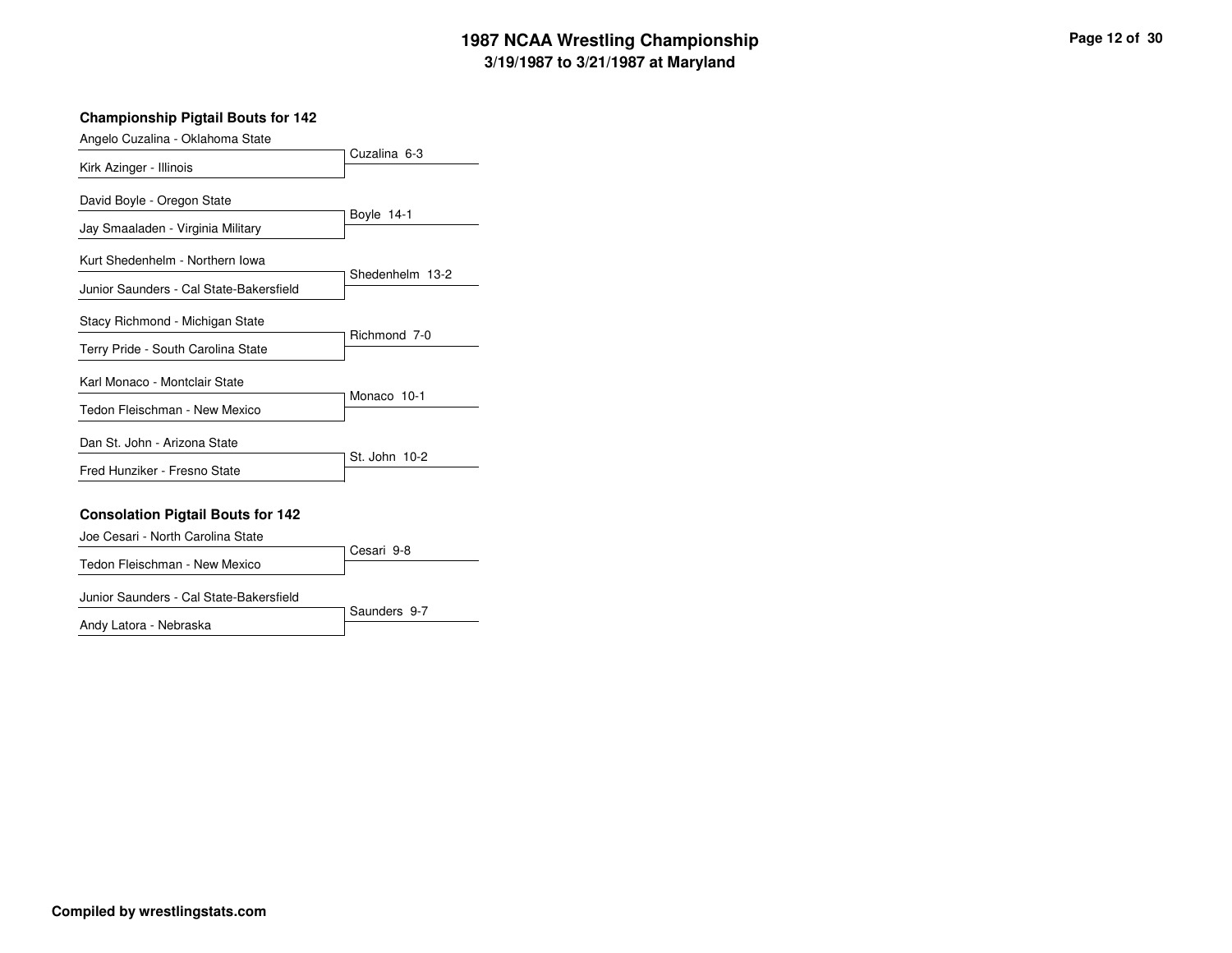# **3/19/1987 to 3/21/1987 at Maryland 1987 NCAA Wrestling Championship Page <sup>13</sup> of <sup>30</sup>**

| Bob Hill, Brown                      |                     |                    |                     |                           |
|--------------------------------------|---------------------|--------------------|---------------------|---------------------------|
| Amaro Lamar, Appalachian State [5]   | Amaro Lamar 19-6    |                    |                     |                           |
| Mike Novogratz, Princeton            | Mike Novogratz 6-2  | Amaro Lamar 14-3   |                     | 150 Weight Class          |
| Jon Cardi, North Carolina [12]       |                     |                    |                     |                           |
| Ron Wisniewski, Notre Dame           |                     |                    | Darrin Higgins 15-7 |                           |
| Scott Cook, Utah State               | Scott Cook 8-3      |                    |                     |                           |
| Darrin Higgins, Oklahoma [4]         |                     | Darrin Higgins 5-2 |                     |                           |
| Tom Nugent, Duke                     | Darrin Higgins 19-6 |                    |                     |                           |
| Scott Duncan, Indiana [8]            |                     |                    |                     | Tim Krieger 15-2          |
| Burke Stone, Weber State             | Scott Duncan 7-2    |                    |                     |                           |
| Bill Ferrie, Nebraska [9]            | Bill Ferrie 3-1     | Bill Ferrie 3-2    |                     |                           |
| Pat Hogan, Northern Iowa             |                     |                    |                     |                           |
| Dave Morgan, Bloomsburg              |                     |                    | Tim Krieger 8-3     |                           |
| Ed Brady, Wisconsin-Whitewater       | Dave Morgan 12-4    |                    |                     |                           |
| Tim Krieger, Iowa State [1]          |                     | Tim Krieger 7-4    |                     |                           |
| Troy Emerson, George Mason           | Tim Krieger 17-5    |                    |                     |                           |
| Thom Ortiz, Arizona State            |                     |                    |                     | Tim Krieger 1-1, 1-1 Cr 5 |
| Jim Heffernan, Iowa [2]              | Jim Heffernan 9-4   |                    |                     |                           |
| Carlos Levexier, San Francisco State |                     | Jim Heffernan 14-4 |                     |                           |
| Tony Mack, Howard                    | Carlos Levexier 9-2 |                    |                     |                           |
| Jim Akerly, West Virginia [7]        |                     |                    | Jim Heffernan 11-6  |                           |
| Andrew Skove, Ohio State             | Jim Akerly 3-2      |                    |                     |                           |
| Terry Kennedy, Edinboro              |                     | Vince Silva 6-5    |                     |                           |
| Vince Silva, Oklahoma State [10]     | Vince Silva 6-2     |                    |                     |                           |
| Sean Finkbeiner, Penn State [6]      |                     |                    |                     | Jim Heffernan 6-3         |
| David Yerse, Kent State              | Sean Finkbeiner 3-2 |                    |                     |                           |
| Matt Toves, San Jose State           |                     | Gary Bolin 3-2     |                     |                           |
| Gary Bolin, Pittsburgh [11]          | Gary Bolin 11-7     |                    |                     |                           |
| Jim Schmitz, Marquette               |                     |                    | Jeff Jordan 7-4     |                           |
| Jeff Jordan, Wisconsin [3]           | Jeff Jordan 10-4    |                    |                     |                           |
| Rodd Moretz, Montana State           |                     | Jeff Jordan 3-1    |                     |                           |
| Ben Coronado, Boise State            | Ben Coronado 10-5   |                    |                     |                           |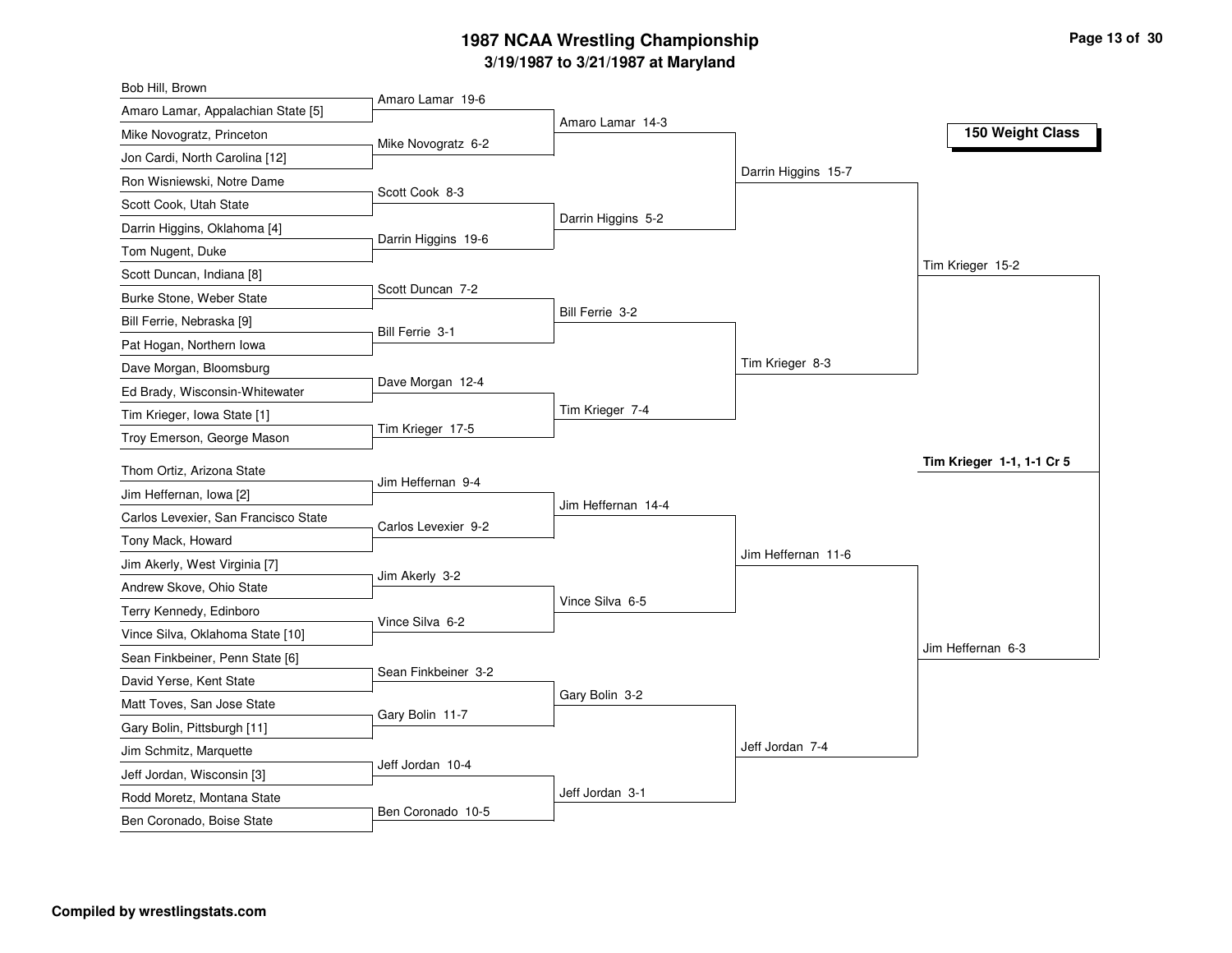# **3/19/1987 to 3/21/1987 at Maryland 1987 NCAA Wrestling Championship Page <sup>14</sup> of <sup>30</sup>**

| Hill, Brown                   |                    |                          |                |                                           |                                           |
|-------------------------------|--------------------|--------------------------|----------------|-------------------------------------------|-------------------------------------------|
|                               | Novogratz 7-1      |                          |                |                                           | <b>150 Consolation Bracket</b>            |
| Novogratz, Princeton          |                    | Cook 7-4                 |                |                                           |                                           |
| Kristoff, SIU-Edwardsville    |                    |                          |                |                                           |                                           |
|                               | Cook TF 17-1, 5:59 |                          | Cook 7-3       |                                           |                                           |
| Cook, Utah State              |                    | Bolin, Pittsburgh        |                |                                           |                                           |
| Hogan, Northern Iowa          |                    |                          |                | Silva 7-4                                 |                                           |
|                               | Duncan Fall 1:34   |                          |                |                                           | Higgins 4-1                               |
| Duncan, Indiana               |                    |                          |                | Higgins, Oklahoma                         |                                           |
|                               |                    | Duncan Fall 1:26         |                |                                           |                                           |
| Emerson, George Mason         |                    |                          | Silva 5-5, 3-2 |                                           |                                           |
|                               | Morgan 9-7         |                          |                |                                           | Third Place: Darrin Higgins, Oklahoma 7-3 |
| Morgan, Bloomsburg            |                    | Silva, Oklahoma State    |                | Fourth Place: Jeff Jordan, Wisconsin      |                                           |
| Ortiz, Arizona State          |                    |                          |                | <b>Fifth Place:</b>                       | Vince Silva, Oklahoma State 8-2           |
|                               | Ortiz 5-0          |                          |                |                                           | Sixth Place: Sean Finkbeiner, Penn State  |
| Levexier, San Francisco State |                    |                          |                | Seventh Place: Scott Cook, Utah State 8-4 |                                           |
|                               |                    | Akerly 5-2               |                | Eighth Place: Jim Akerly, West Virginia   |                                           |
| Kennedy, Edinboro             |                    |                          | Akerly 11-3    |                                           |                                           |
|                               | Akerly 3-2         |                          |                |                                           |                                           |
| Akerly, West Virginia         |                    | Ferrie, Nebraska         |                |                                           |                                           |
| Toves, San Jose State         |                    |                          |                | Finkbeiner 6-1                            |                                           |
|                               | Finkbeiner 11-3    |                          |                |                                           | Jordan 5-3                                |
| Finkbeiner, Penn State        |                    |                          |                | Jordan, Wisconsin                         |                                           |
|                               |                    | Finkbeiner Fall 5:59     |                |                                           |                                           |
| Schmitz, Marquette            |                    |                          | Finkbeiner 4-1 |                                           |                                           |
|                               | Schmitz 6-2        |                          |                |                                           |                                           |
| Coronado, Boise State         |                    | Lamar, Appalachian State |                |                                           |                                           |

#### **Compiled by wrestlingstats.com**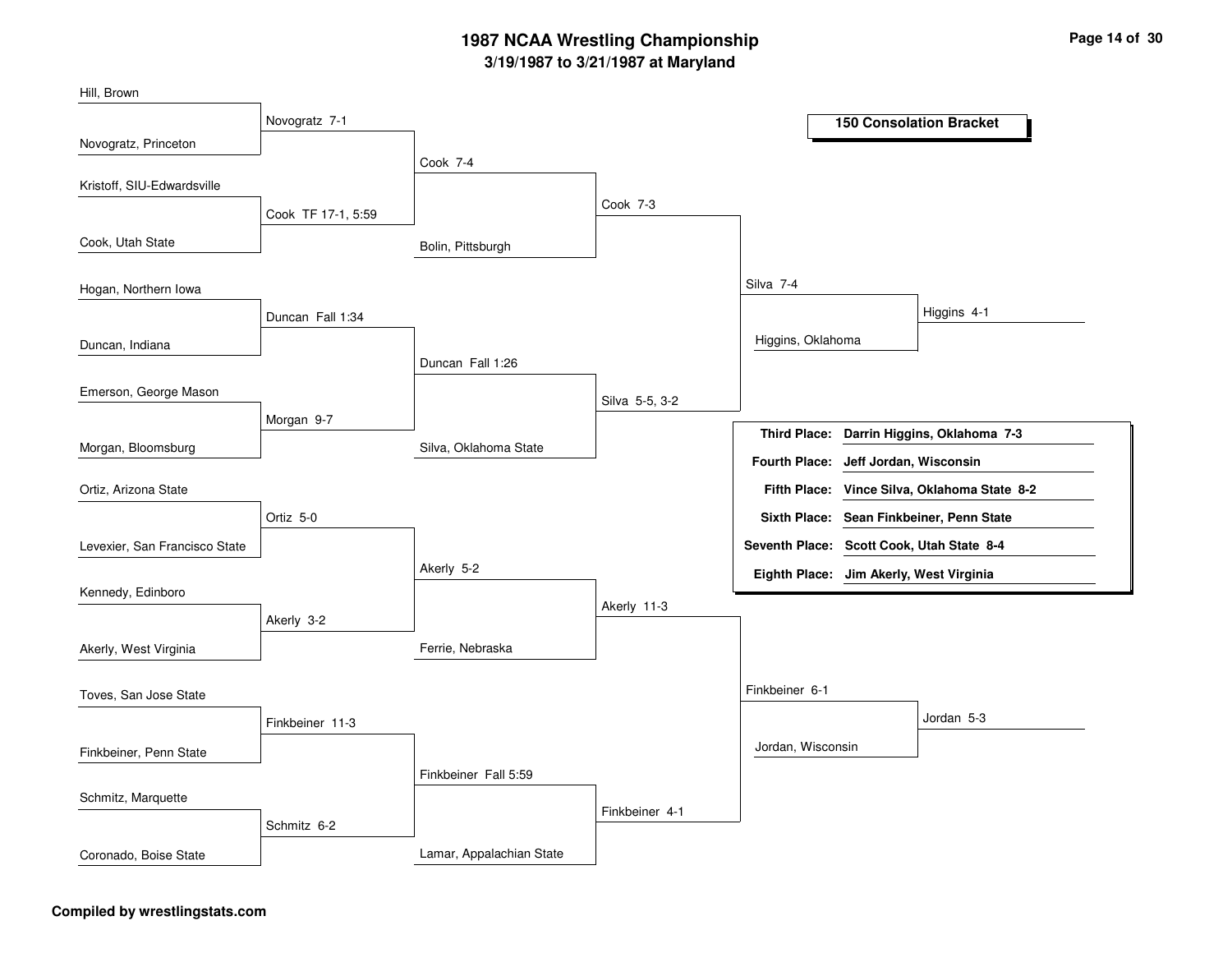# **3/19/1987 to 3/21/1987 at Maryland 1987 NCAA Wrestling Championship Page <sup>15</sup> of <sup>30</sup>**

#### **Championship Pigtail Bouts for 150**

| Carlos Levexier - San Francisco State |                |
|---------------------------------------|----------------|
| Mike French - Army                    | Levexier 4-1   |
| Scott Duncan - Indiana                |                |
| Paul Schwern - New Hampshire          | Duncan 5-0     |
| Darrin Higgins - Oklahoma             |                |
| Kip Kristoff - SIU-Edwardsville       | Higgins 13-2   |
| Dave Morgan - Bloomsburg              |                |
| Malcolm Boykin - Cal Poly-SLO         | Morgan 15-3    |
| Terry Kennedy - Edinboro              |                |
| Mike Arena - Hofstra                  | Kennedy 11-7   |
| Sean Finkbeiner - Penn State          |                |
| Paul Radomski - Navy                  | Finkbeiner 6-2 |

#### **Consolation Pigtail Bouts for 150**

Kip Kristoff - SIU-Edwardsville

Kristoff 11-6 Tom Nugent - Duke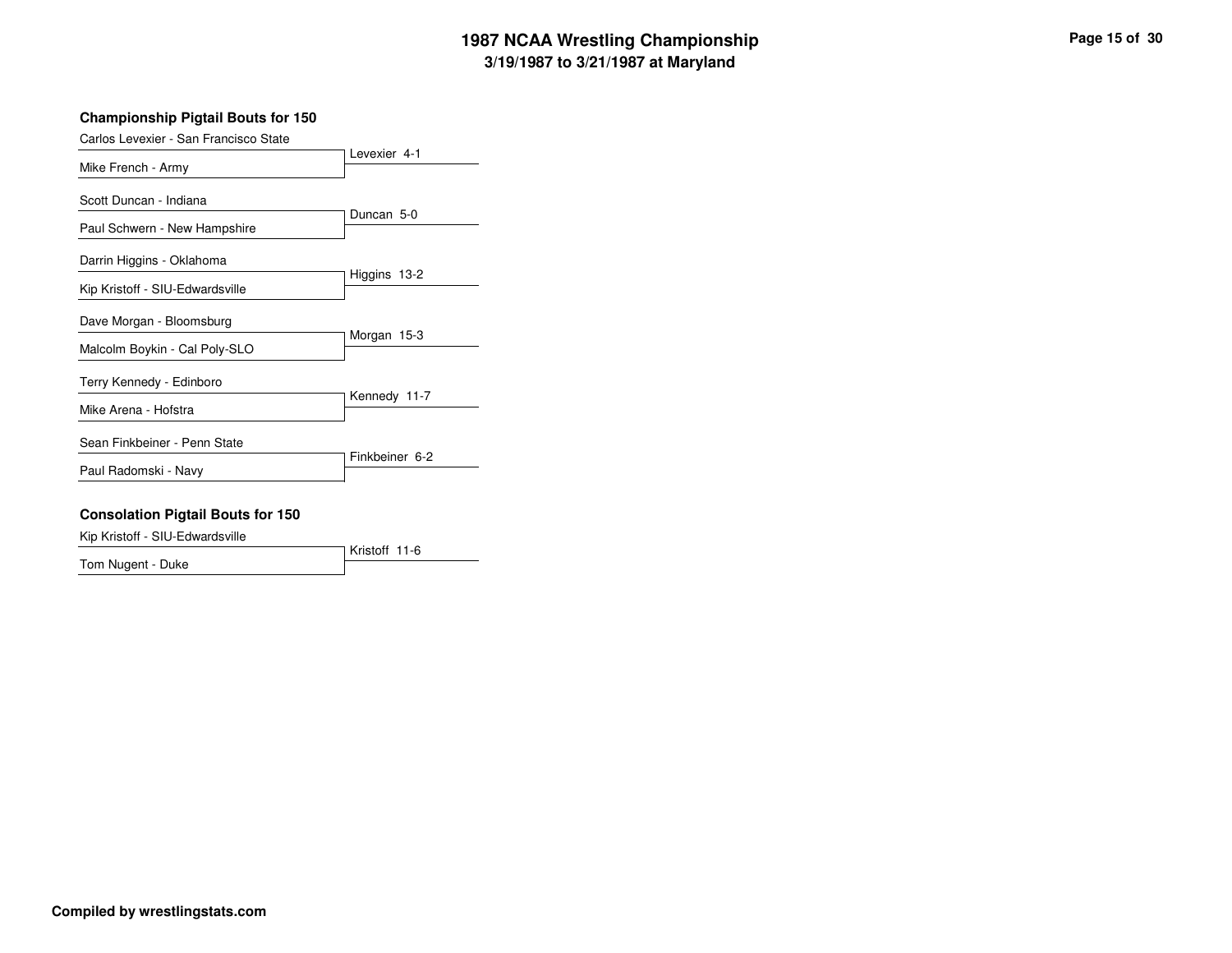# **3/19/1987 to 3/21/1987 at Maryland 1987 NCAA Wrestling Championship Page <sup>16</sup> of <sup>30</sup>**

| Paul McShane TF 17-2, 7:00<br>Paul McShane, Wisconsin [5]<br>Paul McShane 8-3<br>Brett Rasmussen, Minnesota [12]<br>Brett Rasmussen 13-7<br>Bryce Hall, Utah State<br>Stewart Carter Fall 5:22<br>Steve Fairbanks, Toledo<br>Lloyd Hygelund 6-5<br>Lloyd Hygelund, Portland State<br>Stewart Carter Fall 2:53<br>John Leone, SUNY-Brockport<br>Stewart Carter 8-1<br>Stewart Carter, Iowa State [4]<br>John Heffernan, Iowa<br>John Heffernan 8-7<br>Dean Mitchell, Brigham Young<br>John Heffernan Fall 6:47<br>Rob Koll, North Carolina [1]<br>Rob Koll 3-1<br>Kenny Fischer, Oklahoma<br>John Heffernan 5-3<br>Joe Pantaleo, Michigan [8]<br>Brian Kurlander Fall 4:56<br>Brian Kurlander, James Madison<br>Brian Kurlander 11-8<br>Eric Wertz, Pittsburgh [9]<br>Eric Wertz 10-4<br>J.B. Waltermire, Air Force<br>Kory Mosher, North Dakota<br>Kory Mosher 8-2<br>Gary Fischbein, Virginia<br>Glen Lanham 9-4<br>Glen Lanham, Oklahoma State [2]<br>Glen Lanham 13-5<br>Pete Dibenedetto, Boston University<br>Glen Lanham 13-10<br>Keith Massey, Northern Iowa<br>Tom Toggas 5-4<br>Tom Toggas, Lehigh [10]<br>Clay Ogden Fall 5:34<br>Clay Ogden, Citadel<br>Clay Ogden DFT<br>Ardeshir Asgari, Cal State-Fullerton [7]<br>Ken Haselrig, Clarion [3]<br>Ken Haselrig 11-3<br>Lee Reitzel, Appalachian State | 158 Weight Class<br>Stewart Carter 8-0 |
|-------------------------------------------------------------------------------------------------------------------------------------------------------------------------------------------------------------------------------------------------------------------------------------------------------------------------------------------------------------------------------------------------------------------------------------------------------------------------------------------------------------------------------------------------------------------------------------------------------------------------------------------------------------------------------------------------------------------------------------------------------------------------------------------------------------------------------------------------------------------------------------------------------------------------------------------------------------------------------------------------------------------------------------------------------------------------------------------------------------------------------------------------------------------------------------------------------------------------------------------------------------------------------------------------------------------|----------------------------------------|
|                                                                                                                                                                                                                                                                                                                                                                                                                                                                                                                                                                                                                                                                                                                                                                                                                                                                                                                                                                                                                                                                                                                                                                                                                                                                                                                   |                                        |
|                                                                                                                                                                                                                                                                                                                                                                                                                                                                                                                                                                                                                                                                                                                                                                                                                                                                                                                                                                                                                                                                                                                                                                                                                                                                                                                   |                                        |
|                                                                                                                                                                                                                                                                                                                                                                                                                                                                                                                                                                                                                                                                                                                                                                                                                                                                                                                                                                                                                                                                                                                                                                                                                                                                                                                   |                                        |
|                                                                                                                                                                                                                                                                                                                                                                                                                                                                                                                                                                                                                                                                                                                                                                                                                                                                                                                                                                                                                                                                                                                                                                                                                                                                                                                   |                                        |
|                                                                                                                                                                                                                                                                                                                                                                                                                                                                                                                                                                                                                                                                                                                                                                                                                                                                                                                                                                                                                                                                                                                                                                                                                                                                                                                   |                                        |
|                                                                                                                                                                                                                                                                                                                                                                                                                                                                                                                                                                                                                                                                                                                                                                                                                                                                                                                                                                                                                                                                                                                                                                                                                                                                                                                   |                                        |
|                                                                                                                                                                                                                                                                                                                                                                                                                                                                                                                                                                                                                                                                                                                                                                                                                                                                                                                                                                                                                                                                                                                                                                                                                                                                                                                   |                                        |
|                                                                                                                                                                                                                                                                                                                                                                                                                                                                                                                                                                                                                                                                                                                                                                                                                                                                                                                                                                                                                                                                                                                                                                                                                                                                                                                   |                                        |
|                                                                                                                                                                                                                                                                                                                                                                                                                                                                                                                                                                                                                                                                                                                                                                                                                                                                                                                                                                                                                                                                                                                                                                                                                                                                                                                   |                                        |
|                                                                                                                                                                                                                                                                                                                                                                                                                                                                                                                                                                                                                                                                                                                                                                                                                                                                                                                                                                                                                                                                                                                                                                                                                                                                                                                   |                                        |
|                                                                                                                                                                                                                                                                                                                                                                                                                                                                                                                                                                                                                                                                                                                                                                                                                                                                                                                                                                                                                                                                                                                                                                                                                                                                                                                   |                                        |
|                                                                                                                                                                                                                                                                                                                                                                                                                                                                                                                                                                                                                                                                                                                                                                                                                                                                                                                                                                                                                                                                                                                                                                                                                                                                                                                   |                                        |
|                                                                                                                                                                                                                                                                                                                                                                                                                                                                                                                                                                                                                                                                                                                                                                                                                                                                                                                                                                                                                                                                                                                                                                                                                                                                                                                   |                                        |
|                                                                                                                                                                                                                                                                                                                                                                                                                                                                                                                                                                                                                                                                                                                                                                                                                                                                                                                                                                                                                                                                                                                                                                                                                                                                                                                   |                                        |
|                                                                                                                                                                                                                                                                                                                                                                                                                                                                                                                                                                                                                                                                                                                                                                                                                                                                                                                                                                                                                                                                                                                                                                                                                                                                                                                   |                                        |
|                                                                                                                                                                                                                                                                                                                                                                                                                                                                                                                                                                                                                                                                                                                                                                                                                                                                                                                                                                                                                                                                                                                                                                                                                                                                                                                   | <b>Stewart Carter 6-3</b>              |
|                                                                                                                                                                                                                                                                                                                                                                                                                                                                                                                                                                                                                                                                                                                                                                                                                                                                                                                                                                                                                                                                                                                                                                                                                                                                                                                   |                                        |
|                                                                                                                                                                                                                                                                                                                                                                                                                                                                                                                                                                                                                                                                                                                                                                                                                                                                                                                                                                                                                                                                                                                                                                                                                                                                                                                   |                                        |
|                                                                                                                                                                                                                                                                                                                                                                                                                                                                                                                                                                                                                                                                                                                                                                                                                                                                                                                                                                                                                                                                                                                                                                                                                                                                                                                   |                                        |
|                                                                                                                                                                                                                                                                                                                                                                                                                                                                                                                                                                                                                                                                                                                                                                                                                                                                                                                                                                                                                                                                                                                                                                                                                                                                                                                   |                                        |
|                                                                                                                                                                                                                                                                                                                                                                                                                                                                                                                                                                                                                                                                                                                                                                                                                                                                                                                                                                                                                                                                                                                                                                                                                                                                                                                   |                                        |
|                                                                                                                                                                                                                                                                                                                                                                                                                                                                                                                                                                                                                                                                                                                                                                                                                                                                                                                                                                                                                                                                                                                                                                                                                                                                                                                   |                                        |
|                                                                                                                                                                                                                                                                                                                                                                                                                                                                                                                                                                                                                                                                                                                                                                                                                                                                                                                                                                                                                                                                                                                                                                                                                                                                                                                   |                                        |
|                                                                                                                                                                                                                                                                                                                                                                                                                                                                                                                                                                                                                                                                                                                                                                                                                                                                                                                                                                                                                                                                                                                                                                                                                                                                                                                   |                                        |
|                                                                                                                                                                                                                                                                                                                                                                                                                                                                                                                                                                                                                                                                                                                                                                                                                                                                                                                                                                                                                                                                                                                                                                                                                                                                                                                   | Ken Haselrig 1-1, 1-1 Cr 11            |
| Ken Haselrig 6-3<br>Mark Banks, Bloomsburg                                                                                                                                                                                                                                                                                                                                                                                                                                                                                                                                                                                                                                                                                                                                                                                                                                                                                                                                                                                                                                                                                                                                                                                                                                                                        |                                        |
| Mark Banks 9-3<br>Kevin Bullis, Bucknell                                                                                                                                                                                                                                                                                                                                                                                                                                                                                                                                                                                                                                                                                                                                                                                                                                                                                                                                                                                                                                                                                                                                                                                                                                                                          |                                        |
| Ken Haselrig 3-2<br>Ted Camamo, Drake [11]                                                                                                                                                                                                                                                                                                                                                                                                                                                                                                                                                                                                                                                                                                                                                                                                                                                                                                                                                                                                                                                                                                                                                                                                                                                                        |                                        |
| Ted Camamo 17-9<br>Rob Bazant, Montana                                                                                                                                                                                                                                                                                                                                                                                                                                                                                                                                                                                                                                                                                                                                                                                                                                                                                                                                                                                                                                                                                                                                                                                                                                                                            |                                        |
| Jeff Cardwell Fall 4:54<br>Jeff Cardwell, Oregon State [6]                                                                                                                                                                                                                                                                                                                                                                                                                                                                                                                                                                                                                                                                                                                                                                                                                                                                                                                                                                                                                                                                                                                                                                                                                                                        |                                        |
| Jeff Cardwell 11-3<br>Kevin Turner, William & Mary                                                                                                                                                                                                                                                                                                                                                                                                                                                                                                                                                                                                                                                                                                                                                                                                                                                                                                                                                                                                                                                                                                                                                                                                                                                                |                                        |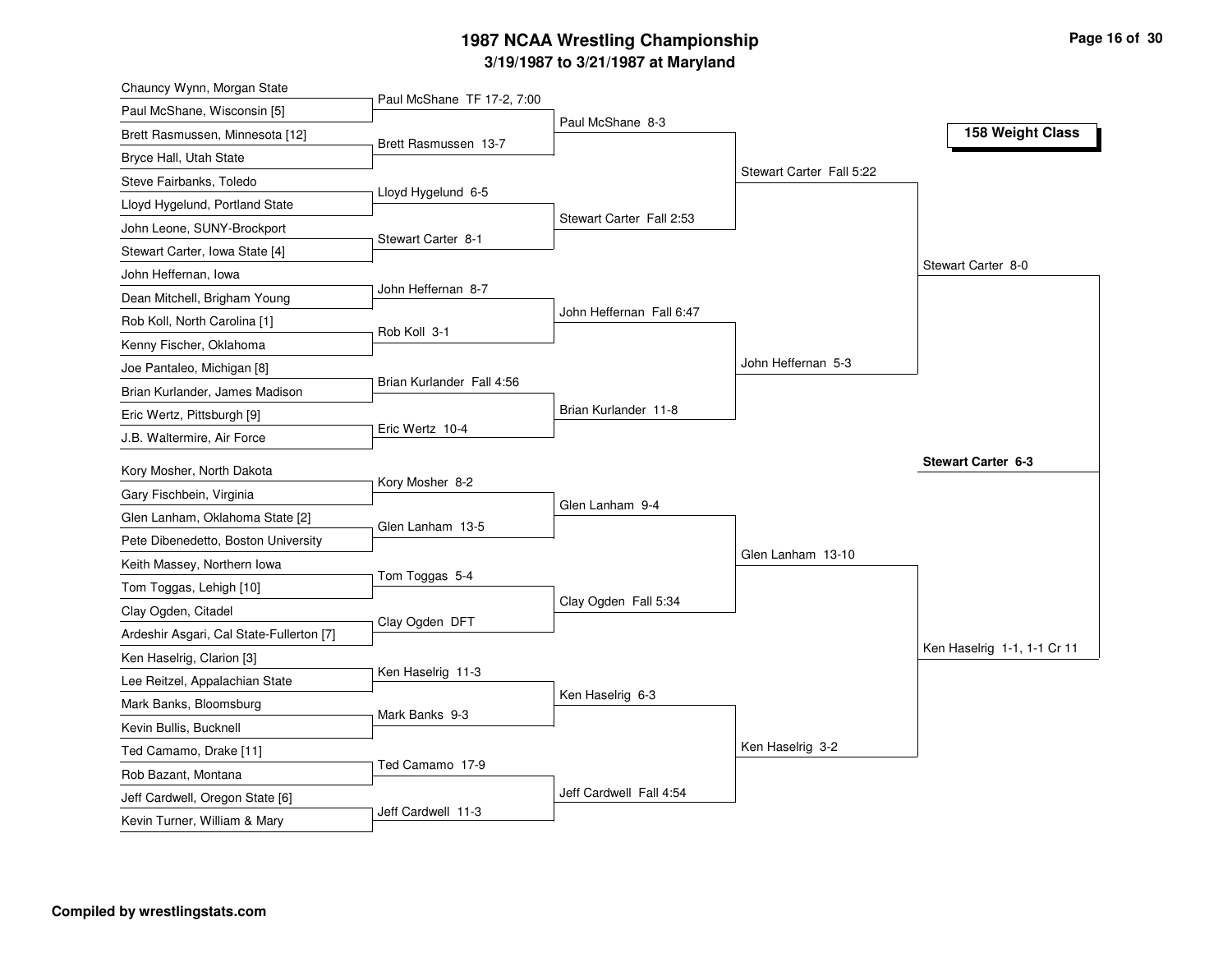# **3/19/1987 to 3/21/1987 at Maryland 1987 NCAA Wrestling Championship Page <sup>17</sup> of <sup>30</sup>**

Cardwell, Oregon State Ogden, Citadel Kurlander, James Madison McShane, Wisconsin Leone 8-4 Koll 6-1Toggas 8-2 Banks 4-2 Cardwell DFT OT Koll 8-4Kurlander 3-1McShane 10-8 Koll 12-4McShane 6-4 Heffernan, Iowa Lanham, Oklahoma State Koll 6-2McShane 6-1 Rasmussen 8-2 Leone 9-4 Koll 10-1Pantaleo 11-4 Mosher 8-4Toggas Med FFT Banks 11-5Camamo Fall 1:18 Rasmussen, Minnesota Hygelund, Portland State Koll, North Carolina Wertz, Pittsburgh Wynn, Morgan State Leone, SUNY-Brockport Mitchell, Brigham Young Pantaleo, Michigan Mosher, North Dakota Sharp, Arizona State Asgari, Cal State-Fullerton Toggas, Lehigh Banks, Bloomsburg Reitzel, Appalachian State Turner, William & Mary Camamo, Drake **158 Consolation Bracket Rob Koll, North Carolina 8-1 Third Place: Glen Lanham, Oklahoma State 6-5 Fifth Place: Seventh Place: Jeff Cardwell, Oregon State 6-1 Eighth Place: Brian Kurlander, James Madison Fourth Place: Paul McShane, Wisconsin Sixth Place: John Heffernan, Iowa**

#### **Compiled by wrestlingstats.com**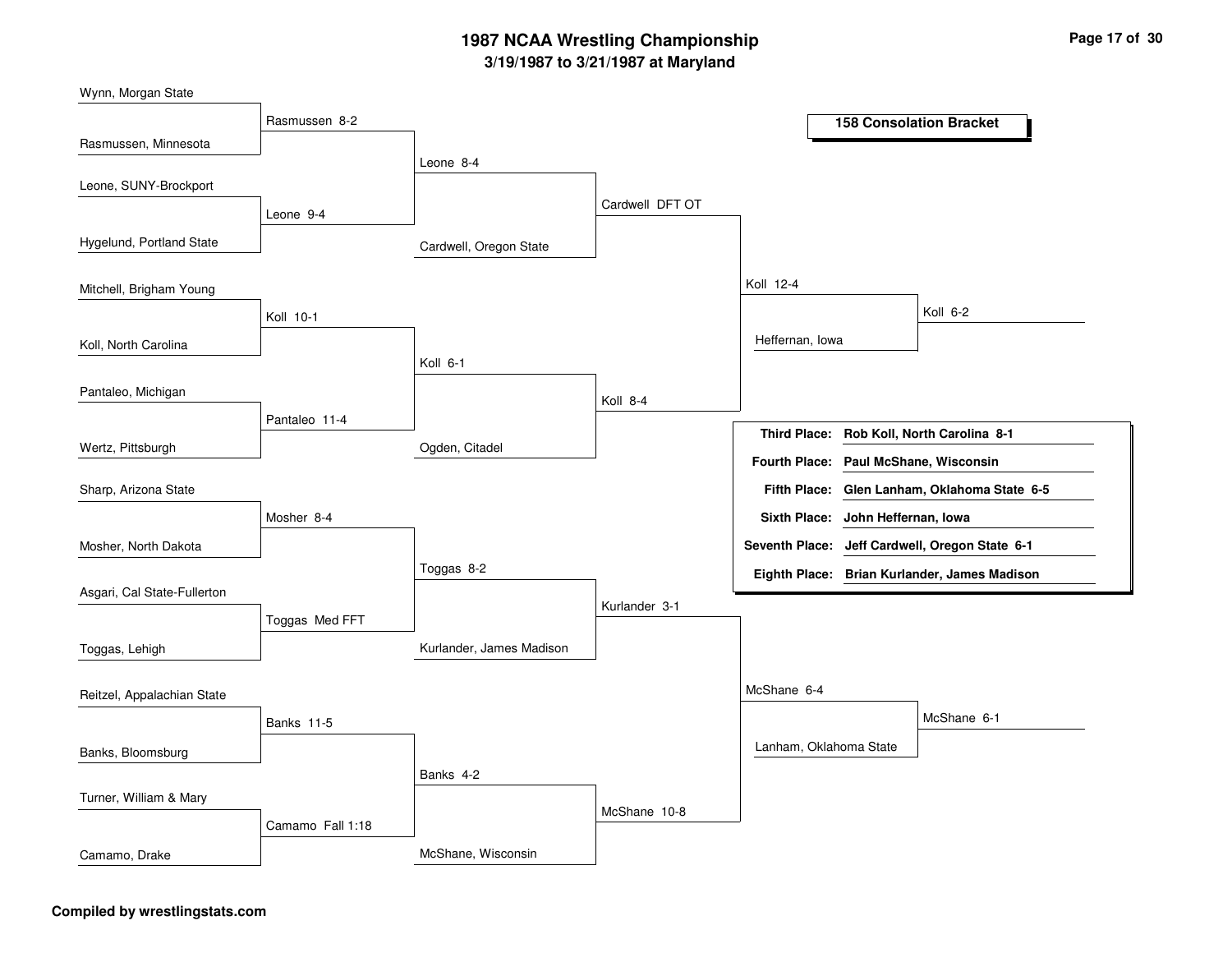# **3/19/1987 to 3/21/1987 at Maryland 1987 NCAA Wrestling Championship Page <sup>18</sup> of <sup>30</sup>**

#### **Championship Pigtail Bouts for 158**

Glen Lanham - Oklahoma State

Lanham 17-7 Wayne Sharp - Arizona State Pantaleo 6-4 Joe Pantaleo - Michigan Scott Schleicher - Navy

Sharp 10-6

#### **Consolation Pigtail Bouts for 158**

Wayne Sharp - Arizona State

Pete Dibenedetto - Boston University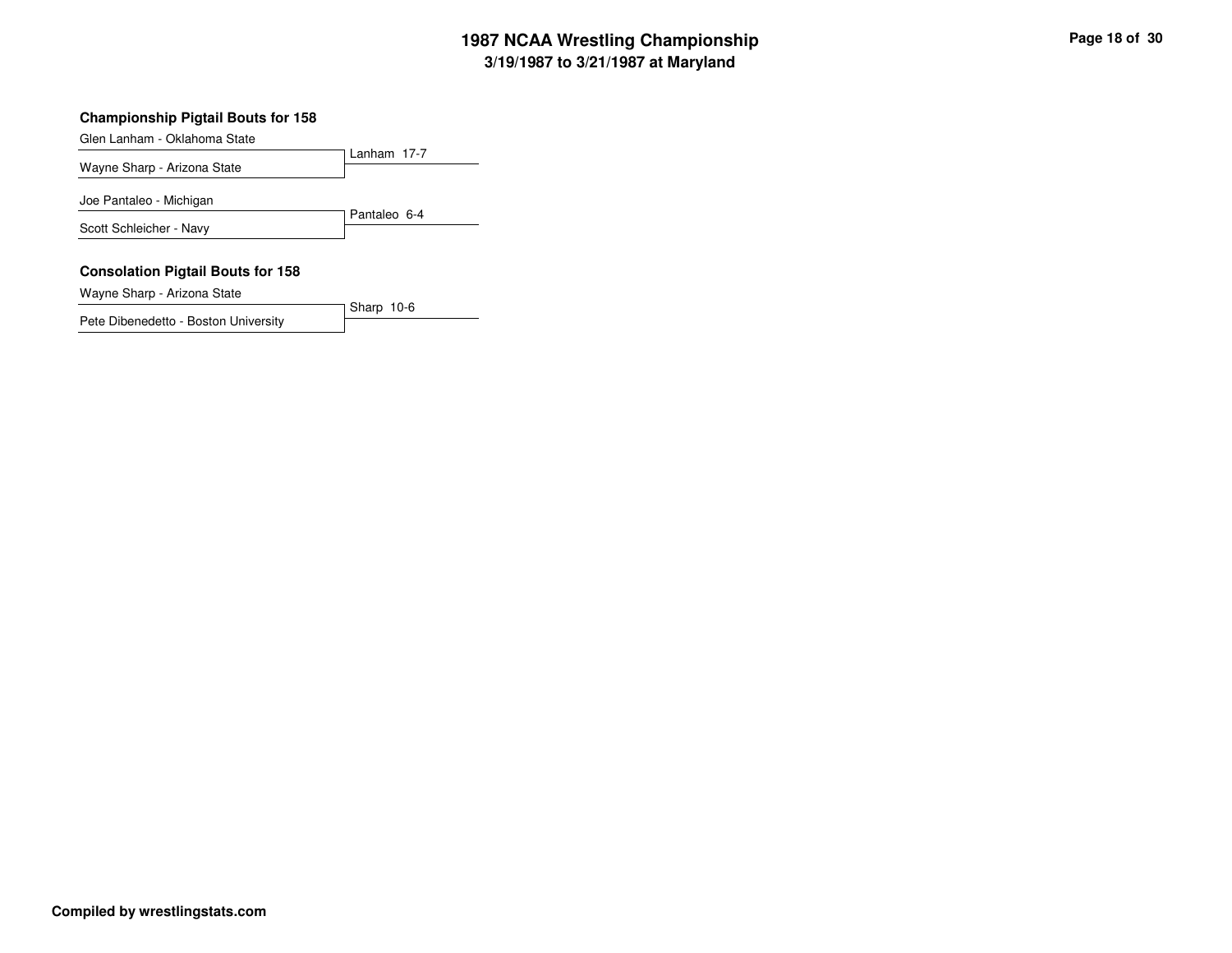# **3/19/1987 to 3/21/1987 at Maryland 1987 NCAA Wrestling Championship Page <sup>19</sup> of <sup>30</sup>**

| Mike Amine, Michigan [12]                      |                             |                             |                   |                             |
|------------------------------------------------|-----------------------------|-----------------------------|-------------------|-----------------------------|
| John Kohls, Brigham Young                      | Mike Amine 10-7             |                             |                   |                             |
| John Cory, Nebraska                            | John Monaco 8-2             | John Monaco 7-6             |                   | 167 Weight Class            |
| John Monaco, Montclair State [5]               |                             |                             |                   |                             |
| Rod Sande, Minnesota                           |                             |                             | Joe Urso 7-6      |                             |
| Joe Urso, Purdue                               | Joe Urso 5-3                |                             |                   |                             |
| Scott Diveney, Drake                           |                             | Joe Urso 11-7               |                   |                             |
| Jody Karam, Lock Haven [4]                     | Jody Karam 10-2             |                             |                   |                             |
| Jerry Umin, Eastern Michigan                   |                             |                             |                   | Royce Alger TF 25-10, 5:41  |
| Marty Morgan, North Dakota State               | Jerry Umin 8-1              |                             |                   |                             |
| Andy Rice, Cornell                             |                             | Royce Alger 17-9            |                   |                             |
| Royce Alger, Iowa [1]                          | Royce Alger TF 16-1, 3:19   |                             |                   |                             |
| Joe Silvestro, North Carolina [8]              |                             |                             | Royce Alger 16-5  |                             |
| Jeff Randall, Nebraska-Omaha                   | Joe Silvestro Fall 4:37     |                             |                   |                             |
| Sean Henry, Duke                               |                             | Craig Martin 6-0            |                   |                             |
| Craig Martin, Missouri [9]                     | Craig Martin 4-1            |                             |                   |                             |
| Vince Walker, Fresno State                     |                             |                             |                   | Royce Alger 10-4            |
| Brad Morris, Ferris State                      | Vince Walker 7-4            |                             |                   |                             |
| Bryan Wilson, Wyoming                          |                             | Kevin Jackson TF 21-6, 4:25 |                   |                             |
| Kevin Jackson, Iowa State [2]                  | Kevin Jackson TF 23-8, 5:51 |                             |                   |                             |
| Craig Rome, Wilkes [10]                        |                             |                             | Kevin Jackson 8-2 |                             |
| Todd Arris, Virginia Military                  | Craig Rome 4-2              |                             |                   |                             |
| Dave Williams, Boston University               |                             | Ralph Liegel 7-1            |                   |                             |
| Ralph Liegel, Wisconsin [7]                    | Ralph Liegel 8-1            |                             |                   |                             |
| Mike Farrell, Oklahoma State [11]              |                             |                             |                   |                             |
| Coy Burke, Delaware State                      |                             |                             |                   | Kevin Jackson 2-2, 1-1 Cr 6 |
|                                                | Mike Farrell 11-3           |                             |                   |                             |
|                                                |                             | Mike Farrell 3-2            |                   |                             |
| Eric Osborne, Cal Poly-SLO [6]                 | Curt Scovel 10-5            |                             |                   |                             |
| Curt Scovel, Maryland                          |                             |                             |                   |                             |
| Mike Bomberger, Bucknell                       | Mike Bomberger Fall 2:19    |                             | Greg Elinsky 7-1  |                             |
| Anthony Cox, Campbell<br>Vince Hughes, Montana |                             | Greg Elinsky 15-4           |                   |                             |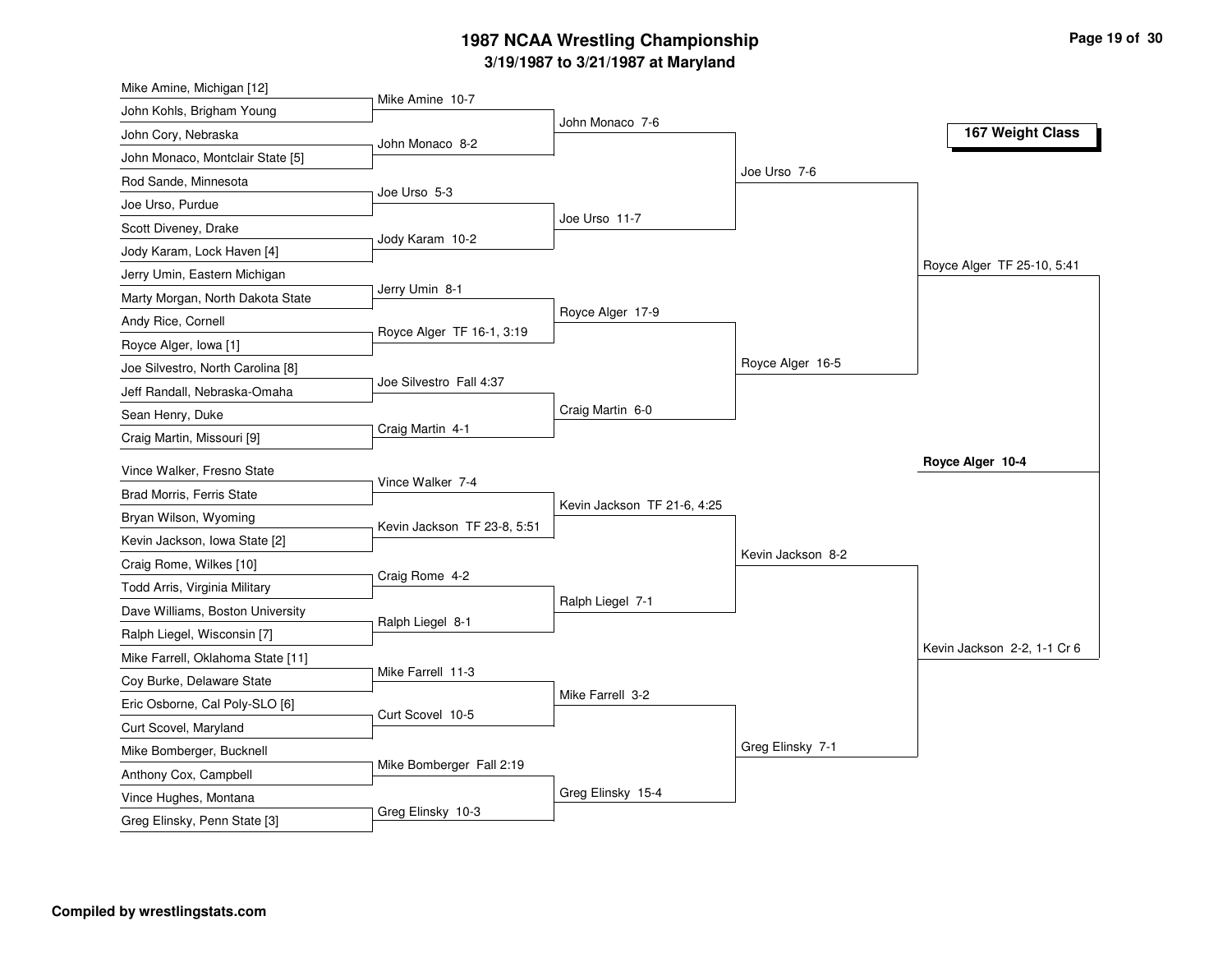# **3/19/1987 to 3/21/1987 at Maryland 1987 NCAA Wrestling Championship Page <sup>20</sup> of <sup>30</sup>**

| Cory, Nebraska              |                |                         |                 |                                     |                                                 |
|-----------------------------|----------------|-------------------------|-----------------|-------------------------------------|-------------------------------------------------|
|                             | Amine 9-3      |                         |                 |                                     | <b>167 Consolation Bracket</b>                  |
| Amine, Michigan             |                | Amine 4-3               |                 |                                     |                                                 |
| Sande, Minnesota            |                |                         |                 |                                     |                                                 |
|                             | Karam 9-5      |                         | Farrell 7-6     |                                     |                                                 |
| Karam, Lock Haven           |                | Farrell, Oklahoma State |                 |                                     |                                                 |
|                             |                |                         |                 |                                     |                                                 |
| Rice, Cornell               |                |                         |                 | Farrell 1-0                         |                                                 |
|                             | Umin Fall 1:38 |                         |                 |                                     | Farrell 5-1                                     |
| Umin, Eastern Michigan      |                |                         |                 | Urso, Purdue                        |                                                 |
|                             |                | <b>Umin 6-2</b>         |                 |                                     |                                                 |
| Henry, Duke                 |                |                         | <b>Umin 5-1</b> |                                     |                                                 |
|                             | Silvestro 17-5 |                         |                 |                                     | Third Place: Greg Elinsky, Penn State 2-1       |
| Silvestro, North Carolina   |                | Liegel, Wisconsin       |                 | <b>Fourth Place:</b>                | Mike Farrell, Oklahoma State                    |
| Wilson, Wyoming             |                |                         |                 | <b>Fifth Place:</b>                 | Craig Martin, Missouri Med FFT                  |
|                             | Walker 5-4     |                         |                 | Sixth Place: Joe Urso, Purdue       |                                                 |
| Walker, Fresno State        |                |                         |                 |                                     | Seventh Place: Jerry Umin, Eastern Michigan 6-3 |
|                             |                | Rome 8-2                |                 | Eighth Place: Curt Scovel, Maryland |                                                 |
| Williams, Boston University |                |                         | Martin 4-3      |                                     |                                                 |
|                             | Rome 6-4       |                         |                 |                                     |                                                 |
| Rome, Wilkes                |                | Martin, Missouri        |                 |                                     |                                                 |
| Burke, Delaware State       |                |                         |                 | Martin 10-6                         |                                                 |
|                             | Scovel 6-2     |                         |                 |                                     | Elinsky 10-2                                    |
|                             |                |                         |                 | Elinsky, Penn State                 |                                                 |
| Scovel, Maryland            |                | Scovel TF 18-2, 4:29    |                 |                                     |                                                 |
| Hughes, Montana             |                |                         |                 |                                     |                                                 |
|                             | Hughes 10-6    |                         | Scovel 14-6     |                                     |                                                 |
| Bomberger, Bucknell         |                | Monaco, Montclair State |                 |                                     |                                                 |
|                             |                |                         |                 |                                     |                                                 |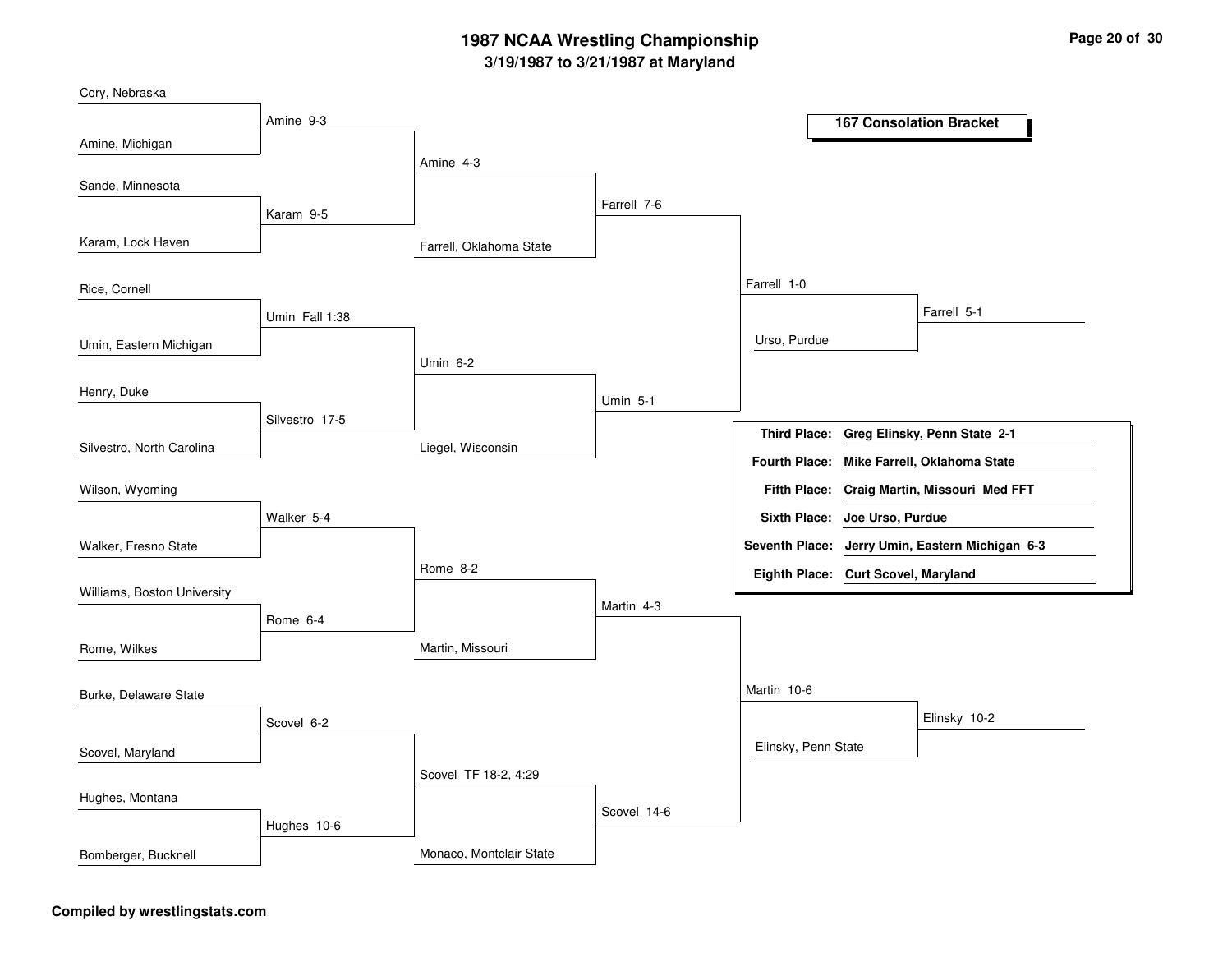# **3/19/1987 to 3/21/1987 at Maryland 1987 NCAA Wrestling Championship Page <sup>21</sup> of <sup>30</sup>**

#### **Championship Pigtail Bouts for 167**

Bryan Wilson - Wyoming

| Chuck Kearney - Oregon         | Wilson 5-5, 3-1 |
|--------------------------------|-----------------|
| Scott Diveney - Drake          |                 |
| Ernie Slone - Cleveland State  | Diveney 8-7     |
| Joe Silvestro - North Carolina |                 |
| Dave McCormick - Army          | Silvestro 6-4   |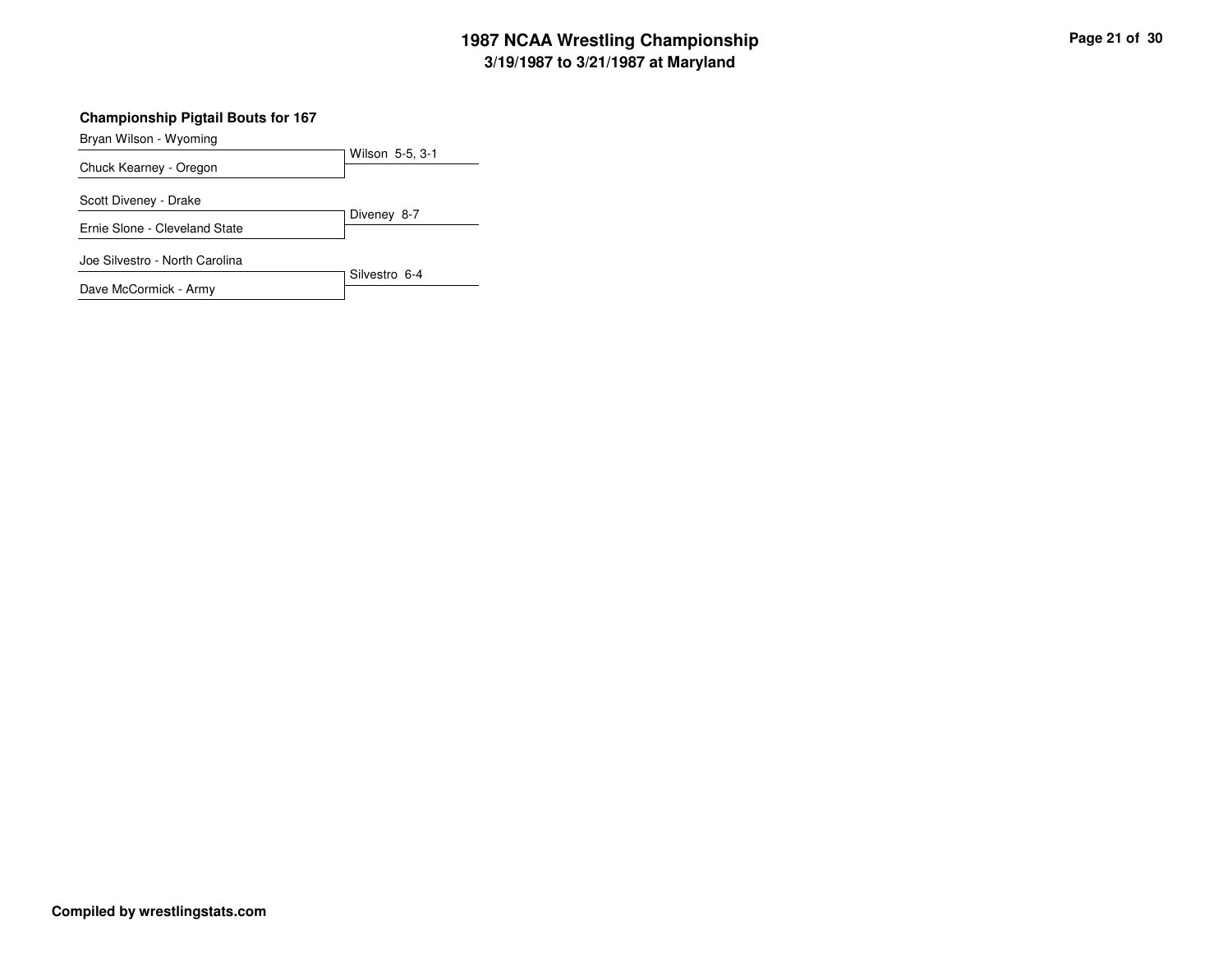# **3/19/1987 to 3/21/1987 at Maryland 1987 NCAA Wrestling Championship Page <sup>22</sup> of <sup>30</sup>**

| Fred Little, Fresno State [4]           |                            |                        |                           |                       |
|-----------------------------------------|----------------------------|------------------------|---------------------------|-----------------------|
| Charlie Buckshaw, Tennessee-Chattanooga | Fred Little 6-5            | Fred Little 7-2        |                           |                       |
| Steve Farrell, Harvard                  | Cody Olson 21-9            |                        |                           | 177 Weight Class      |
| Cody Olson, Nebraska                    |                            |                        |                           |                       |
| Chris Barnes, Oklahoma State            |                            |                        | Reggie Wilson 9-7         |                       |
| Barry Preslaski, Drake [12]             | Chris Barnes 12-3          |                        |                           |                       |
| Reggie Wilson, Chicago State [5]        | Reggie Wilson DSQ          | Reggie Wilson 10-8     |                           |                       |
| Mike Gibbons, Central Connecticut       |                            |                        |                           |                       |
| Mike Funk, Northwestern                 |                            |                        |                           | Darryl Pope Fall 5:22 |
| Darryl Pope, Cal State-Bakersfield [1]  | Darryl Pope Fall 0:36      |                        |                           |                       |
| Pat Johannes, North Dakota State        | Pat Johannes TF 17-2, 7:00 | Darryl Pope 17-5       |                           |                       |
| Corey Veach, Weber State                |                            |                        |                           |                       |
| Paul Green, Morgan State [9]            |                            |                        | Darryl Pope TF 15-0, 7:00 |                       |
| Cliff Harris, Army                      | Paul Green 6-4             |                        |                           |                       |
| Jose Flores, Cal State-Fullerton        |                            | R.J. Nebe 4-4, 2-1     |                           |                       |
| R.J. Nebe, Nebraska-Omaha [8]           | R.J. Nebe 8-8, 7-3         |                        |                           |                       |
| John Wagner, Virginia                   |                            |                        |                           | Rico Chiapparelli 5-2 |
| Craig Costello, West Virginia [10]      | John Wagner 6-5            |                        |                           |                       |
| John Ginther, Arizona State [7]         |                            | Steve Metzger 14-8     |                           |                       |
| Steve Metzger, Iowa State               | Steve Metzger 4-2          |                        |                           |                       |
| Anthony Romero, Cal Poly-SLO            |                            |                        | Rico Chiapparelli 12-3    |                       |
| Carlton Kinkade, Central Michigan       | Carlton Kinkade 9-4        |                        |                           |                       |
| Rico Chiapparelli, Iowa [2]             |                            | Rico Chiapparelli 10-4 |                           |                       |
| Greg MacDonald, College of New Jersey   | Rico Chiapparelli 7-2      |                        |                           |                       |
| Braden Adkinson, Cleveland State        |                            |                        |                           | Rico Chiapparelli 3-2 |
| Steve Peperak, Maryland [6]             | Steve Peperak 9-1          |                        |                           |                       |
| Eyvind Boyesen, Lehigh [11]             |                            | Steve Peperak 6-0      |                           |                       |
| Scott Pierre, Purdue                    | Scott Pierre 6-3           |                        |                           |                       |
| Dan Mayo, Penn State [3]                |                            |                        | Dan Mayo 4-4, 4-3         |                       |
| Ron Gharbo, Ohio State                  | Dan Mayo 13-7              |                        |                           |                       |
|                                         |                            |                        |                           |                       |
| John Stafford, Rider                    |                            | Dan Mayo 16-5          |                           |                       |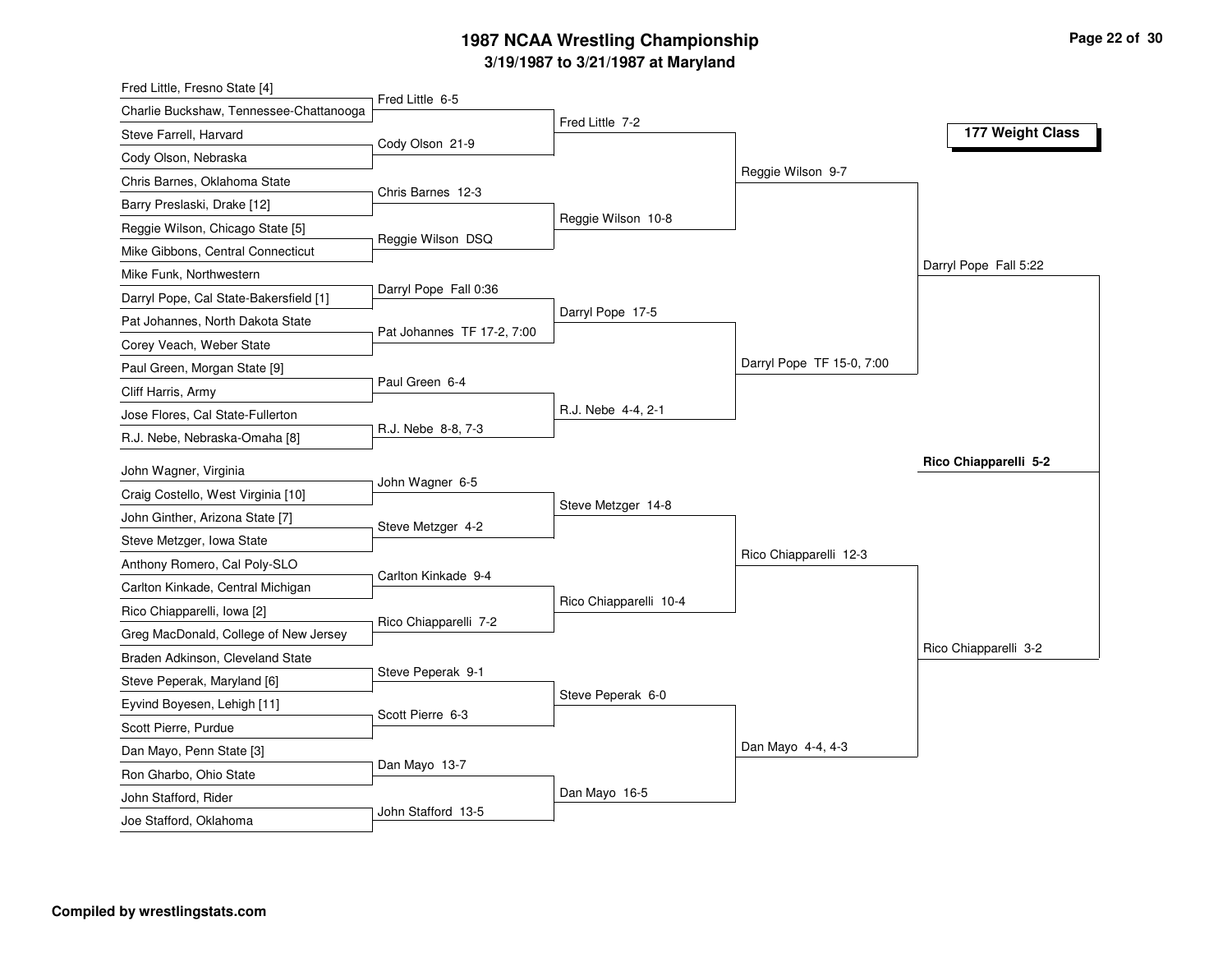# **3/19/1987 to 3/21/1987 at Maryland 1987 NCAA Wrestling Championship Page <sup>23</sup> of <sup>30</sup>**

Peperak, Maryland Metzger, Iowa State Nebe, Nebraska-Omaha Buckshaw 7-3 Funk 17-6Ginther 9-4Gharbo 4-3 Peperak 11-5 Funk 5-1Ginther 7-6Little 9-4 Funk 9-6Little 9-2 Wilson, Chicago State Mayo, Penn State Funk 9-2Mayo 5-4 Buckshaw 6-5 Hardy 14-4 Funk 6-4Flores 3-2Ginther Fall 5:59Kinkade 5-3 Pierre 3-1 Gharbo 9-5 Olson, Nebraska Barnes, Oklahoma State Johannes, North Dakota State Green, Morgan State Buckshaw, Tennessee-Chattan Hardy, Missouri Funk, Northwestern Flores, Cal State-Fullerton Wagner, Virginia Ginther, Arizona State MacDonald, College of New Jer Kinkade, Central Michigan Pierre, Purdue Adkinson, Cleveland State Gharbo, Ohio State **177 Consolation Bracket Dan Mayo, Penn State 7-3 Third Place: Fred Little, Fresno State Med FFT Fifth Place: Seventh Place: Steve Peperak, Maryland 9-2 Eighth Place: John Ginther, Arizona State Fourth Place: Mike Funk, Northwestern Sixth Place: Reggie Wilson, Chicago State**

Little, Fresno State

#### **Compiled by wrestlingstats.com**

Stafford, Rider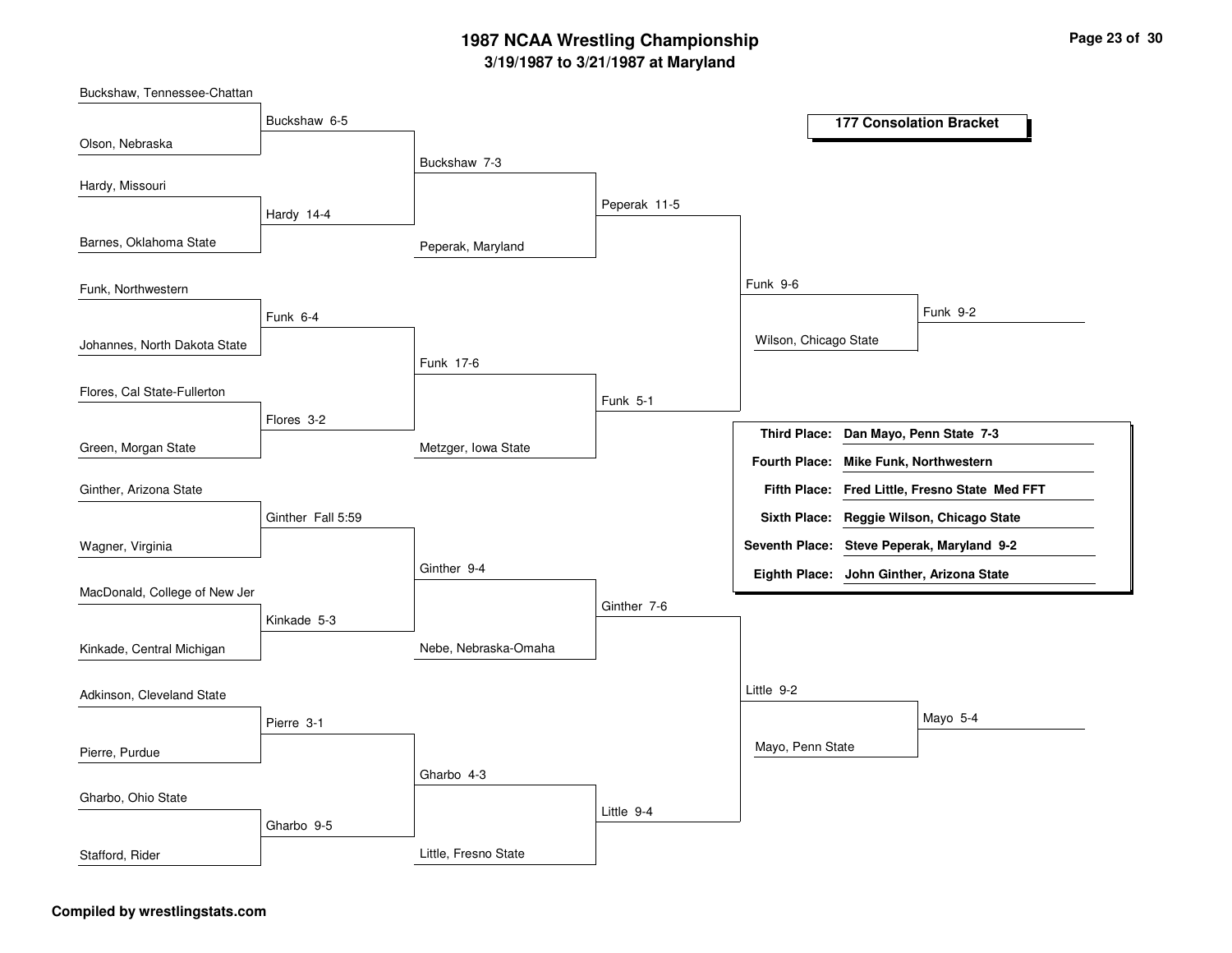# **3/19/1987 to 3/21/1987 at Maryland 1987 NCAA Wrestling Championship Page <sup>24</sup> of <sup>30</sup>**

#### **Championship Pigtail Bouts for 177**

Reggie Wilson - Chicago State

| $1.09900$ $1.00011$ $0.00900$ $0.0000$   | Wilson TF 19-3 |
|------------------------------------------|----------------|
| Jim Hardy - Missouri                     |                |
| Paul Green - Morgan State                |                |
| Stephen Peterson - George Washington     | Green 13-3     |
|                                          |                |
| John Ginther - Arizona State             | Ginther 9-4    |
| Craig Bogard - Brigham Young             |                |
| <b>Consolation Pigtail Bouts for 177</b> |                |
| .                                        |                |

Hardy 10-7

Jim Hardy - Missouri

Mike Gibbons - Central Connecticut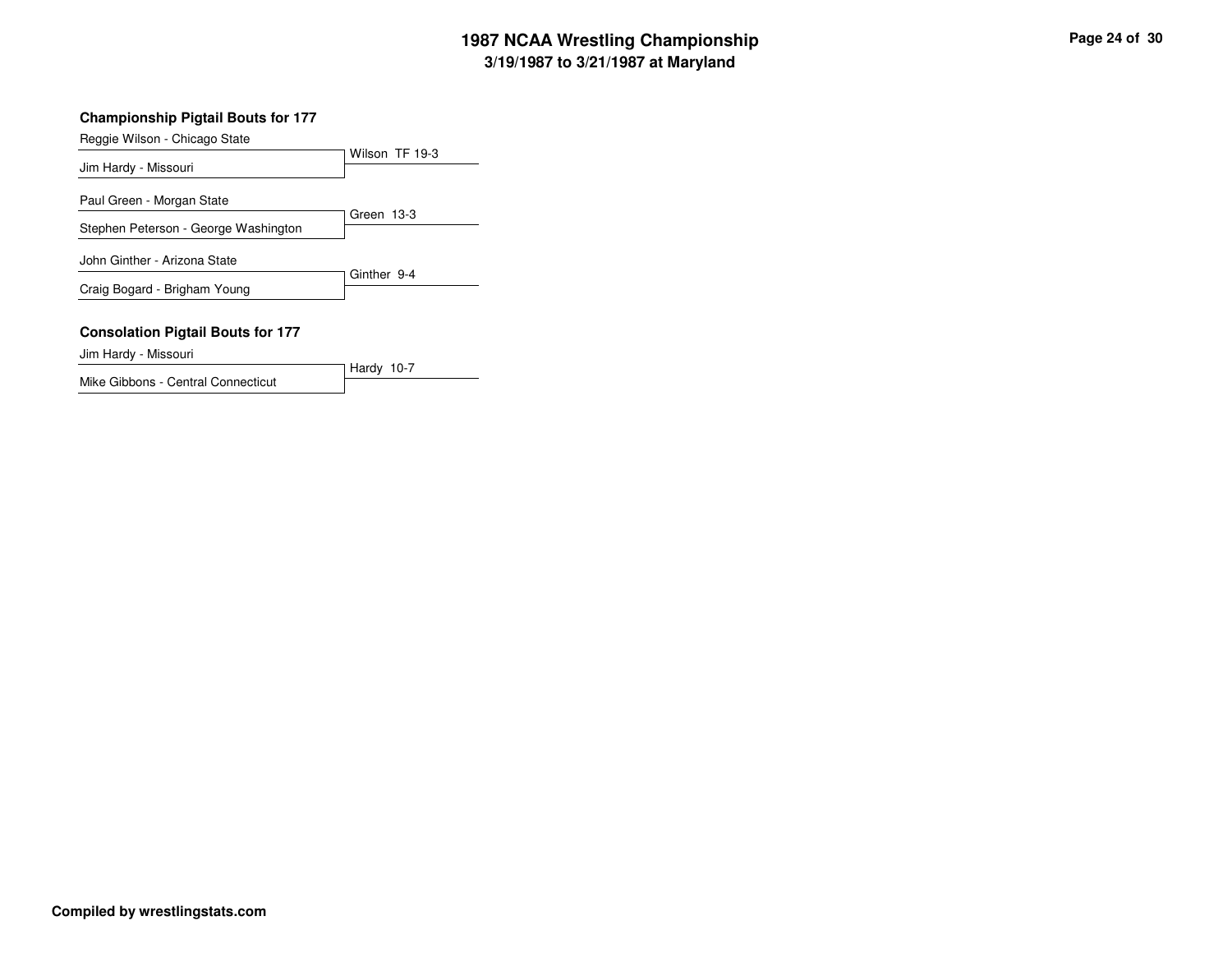# **3/19/1987 to 3/21/1987 at Maryland 1987 NCAA Wrestling Championship Page <sup>25</sup> of <sup>30</sup>**

| Ken Hackman, California PA                  |                            |                       |                     |                  |
|---------------------------------------------|----------------------------|-----------------------|---------------------|------------------|
| Kurt Knechtel, Utah State                   | Ken Hackman 11-6           | Jeff Weatherman 19-9  |                     |                  |
| Jeff Weatherman, Northern Iowa [4]          | Jeff Weatherman 8-6        |                       |                     | 190 Weight Class |
| Scott Holman, Indiana                       |                            |                       |                     |                  |
| Doug Watson, Oklahoma                       |                            |                       | Jeff Weatherman 5-2 |                  |
| Bruce Wallace, Bloomsburg [12]              | Bruce Wallace Fall 3:19    |                       |                     |                  |
| Leland Rogers, Syracuse [5]                 |                            | Bruce Wallace 5-4     |                     |                  |
| Jeff Rufolo, Tennessee-Chattanooga          | Leland Rogers 7-1          |                       |                     |                  |
| Kevin Mottlowitz, Illinois                  |                            |                       |                     | Dave Dean 7-3    |
| Dave Dean, Minnesota [8]                    | Dave Dean 3-3, 1-1 Cr 6    |                       |                     |                  |
| Dominic Cianchetti, Hofstra                 | Brian Platt 11-5           | Dave Dean 9-7         |                     |                  |
| Brian Platt, Slippery Rock [9]              |                            |                       |                     |                  |
| Eric Mittlestead, Cal State-Bakersfield [1] |                            |                       | Dave Dean 3-2       |                  |
| John O'Brien, Fresno State                  | Eric Mittlestead 6-2       |                       |                     |                  |
| Jon Frangoulis, Southwest Missouri          |                            | Eric Mittlestead 4-0  |                     |                  |
| Jim Gill, Oklahoma State                    | Jim Gill 6-3               |                       |                     |                  |
| Bill Freeman, Lock Haven                    |                            |                       |                     | Eric Voelker 4-3 |
| Andy Voit, Penn State [7]                   | Andy Voit 11-5             |                       |                     |                  |
| Dan Funk, Northwestern                      |                            | Andy Voit Fall 3:50   |                     |                  |
| Wade Ayala, Montana State [10]              | Dan Funk 1-1, 2-1          |                       |                     |                  |
| Eric Voelker, Iowa State [2]                |                            |                       | Eric Voelker 5-2    |                  |
| Dennis Leonard, Central Connecticut         | Eric Voelker TF 23-8, 6:58 |                       |                     |                  |
| Mike Traynor, Nebraska                      |                            | Eric Voelker 11-4     |                     |                  |
| Mark Willis, Brigham Young                  | Mark Willis 9-3            |                       |                     |                  |
| Scott Kelly, Navy [3]                       |                            |                       |                     | Eric Voelker 4-2 |
| Dan Costigan, Army                          | Scott Kelly 9-3            |                       |                     |                  |
| Doug Stalnaker, Clemson                     |                            | Scott Kelly Fall 0:41 |                     |                  |
| Dennis Loushin, Ohio University             | Dennis Loushin 4-1         |                       |                     |                  |
| John Vorrice, Morgan State                  |                            |                       | Mike Davies 7-2     |                  |
| Doug Baker, Kent State [6]                  | Doug Baker 12-4            |                       |                     |                  |
| Mike Davies, Arizona State [11]             |                            | Mike Davies 9-2       |                     |                  |
| Jay Suvak, Cleveland State                  | Mike Davies TF 17-2, 6:51  |                       |                     |                  |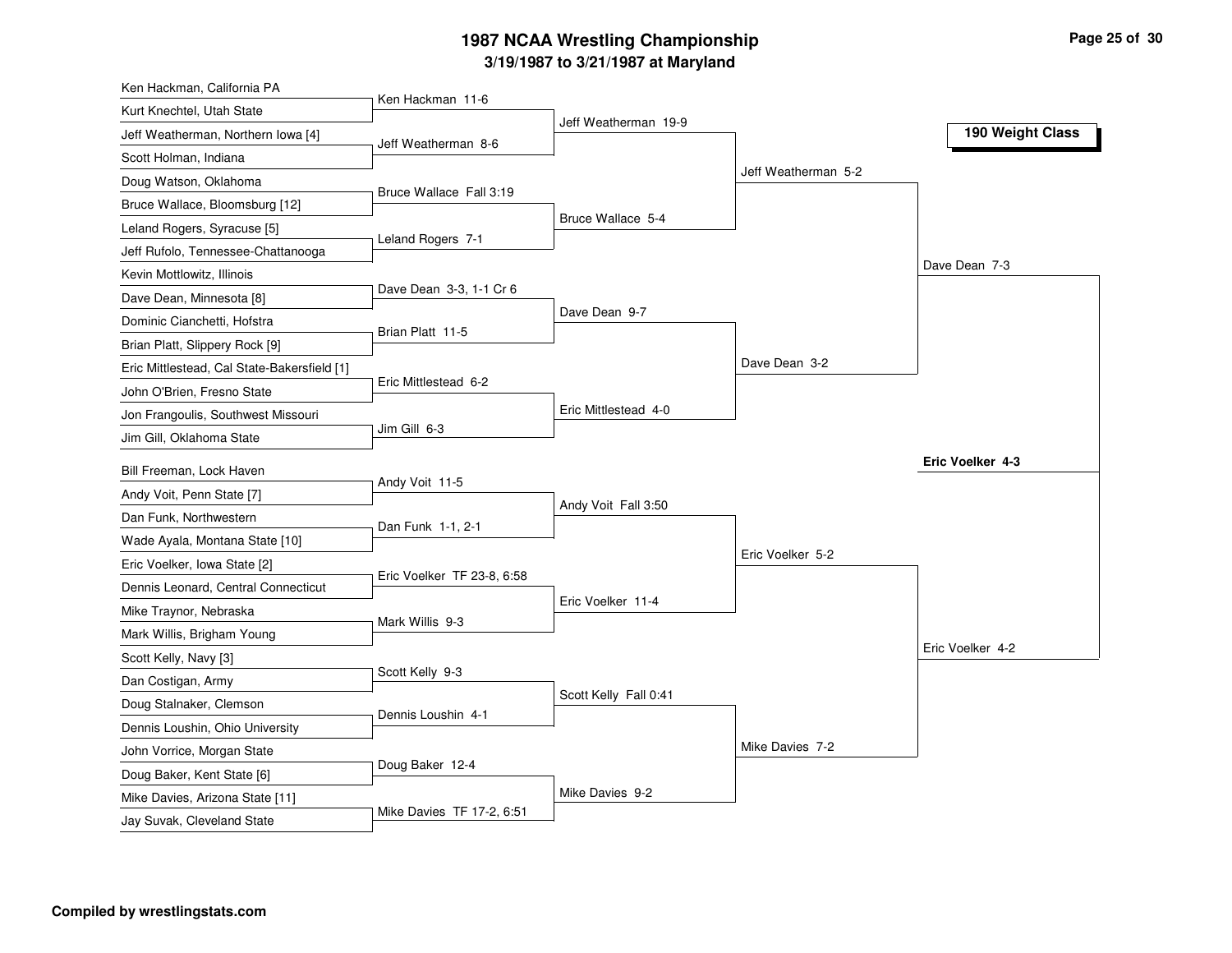# **3/19/1987 to 3/21/1987 at Maryland 1987 NCAA Wrestling Championship Page <sup>26</sup> of <sup>30</sup>**

| <b>190 Consolation Bracket</b>                                            |
|---------------------------------------------------------------------------|
|                                                                           |
| Hackman 6-3                                                               |
| Hackman 10-6                                                              |
|                                                                           |
|                                                                           |
|                                                                           |
| Voit 17-8                                                                 |
| Voit 10-6                                                                 |
| Weatherman, Northern Iowa                                                 |
|                                                                           |
| Voit 5-3                                                                  |
|                                                                           |
| <b>Third Place:</b><br>Mike Davies, Arizona State 5-4<br>Voit, Penn State |
| Fourth Place: Andy Voit, Penn State                                       |
| Fifth Place: Jeff Weatherman, Northern Iowa 6-4                           |
| Sixth Place: Dan Costigan, Army                                           |
| Seventh Place: Eric Mittlestead, Cal State-Bakersfield Fall 1:4           |
| Eighth Place: Ken Hackman, California PA                                  |
|                                                                           |
| Mittlestead 6-2                                                           |
| Mittlestead, Cal State-Bakersfi                                           |
|                                                                           |
| Costigan 4-3                                                              |
| Davies DFT                                                                |
| Davies, Arizona State                                                     |
| Costigan 7-6                                                              |
|                                                                           |
| Costigan 10-6                                                             |
|                                                                           |
|                                                                           |

#### **Compiled by wrestlingstats.com**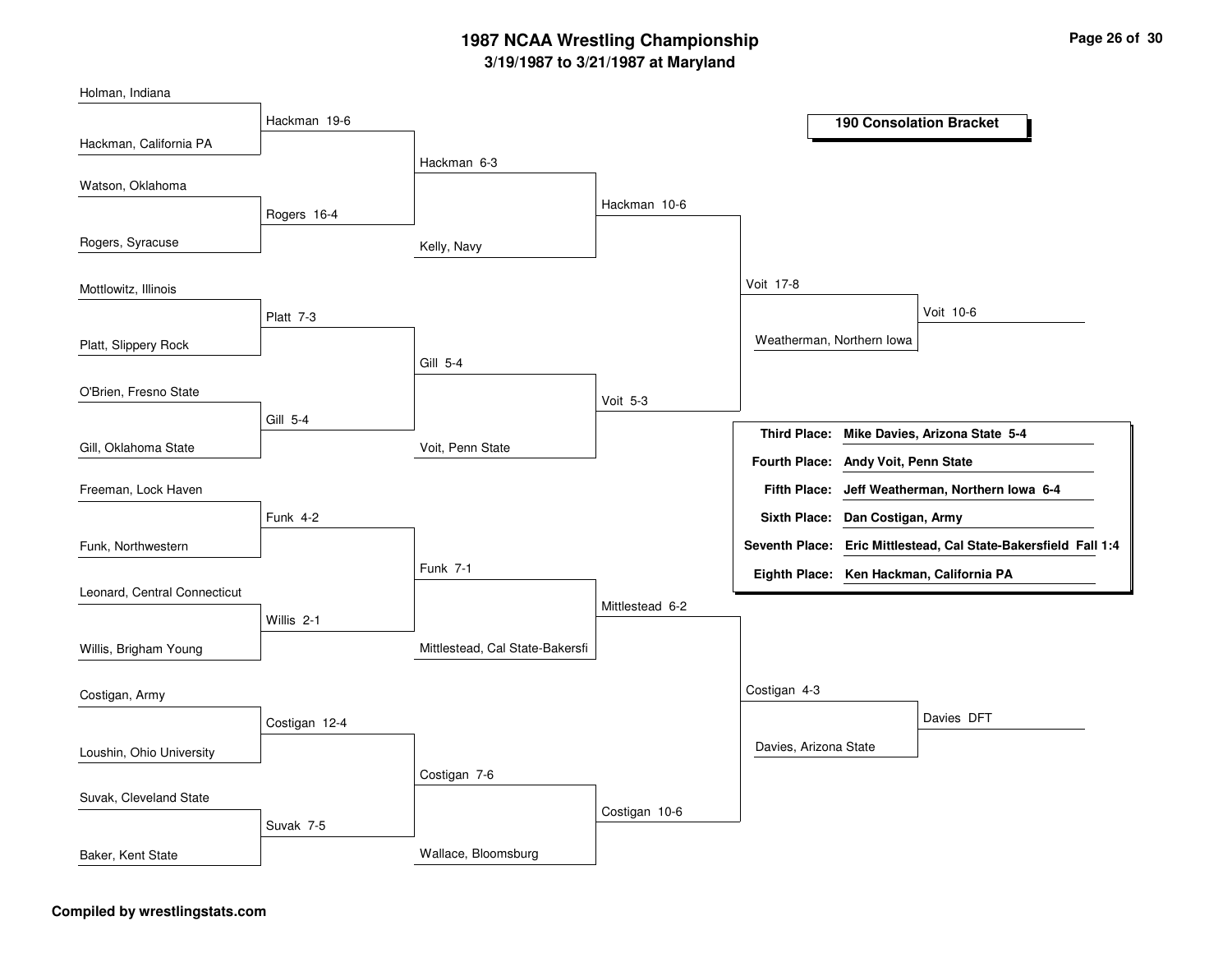# **3/19/1987 to 3/21/1987 at Maryland 1987 NCAA Wrestling Championship Page <sup>27</sup> of <sup>30</sup>**

#### **Championship Pigtail Bouts for 190**

Leland Rogers - Syracuse

| $= 0.00118 + 10.9018 + 0.0108888$                                       | Rogers 10-1     |
|-------------------------------------------------------------------------|-----------------|
| Ted Sliwinski - Duke                                                    |                 |
| Dan Funk - Northwestern                                                 |                 |
| Terry McIntyre - Stanford                                               | Funk Fall 5:59  |
| Eric Mittlestead - Cal State-Bakersfield                                |                 |
| Kyle Richards - Wisconsin                                               | Mittlestead 7-5 |
| <b>Consolation Pigtail Bouts for 190</b><br>John O'Brien - Fresno State |                 |

O'Brien 7-5

Kyle Richards - Wisconsin

**Compiled by wrestlingstats.com**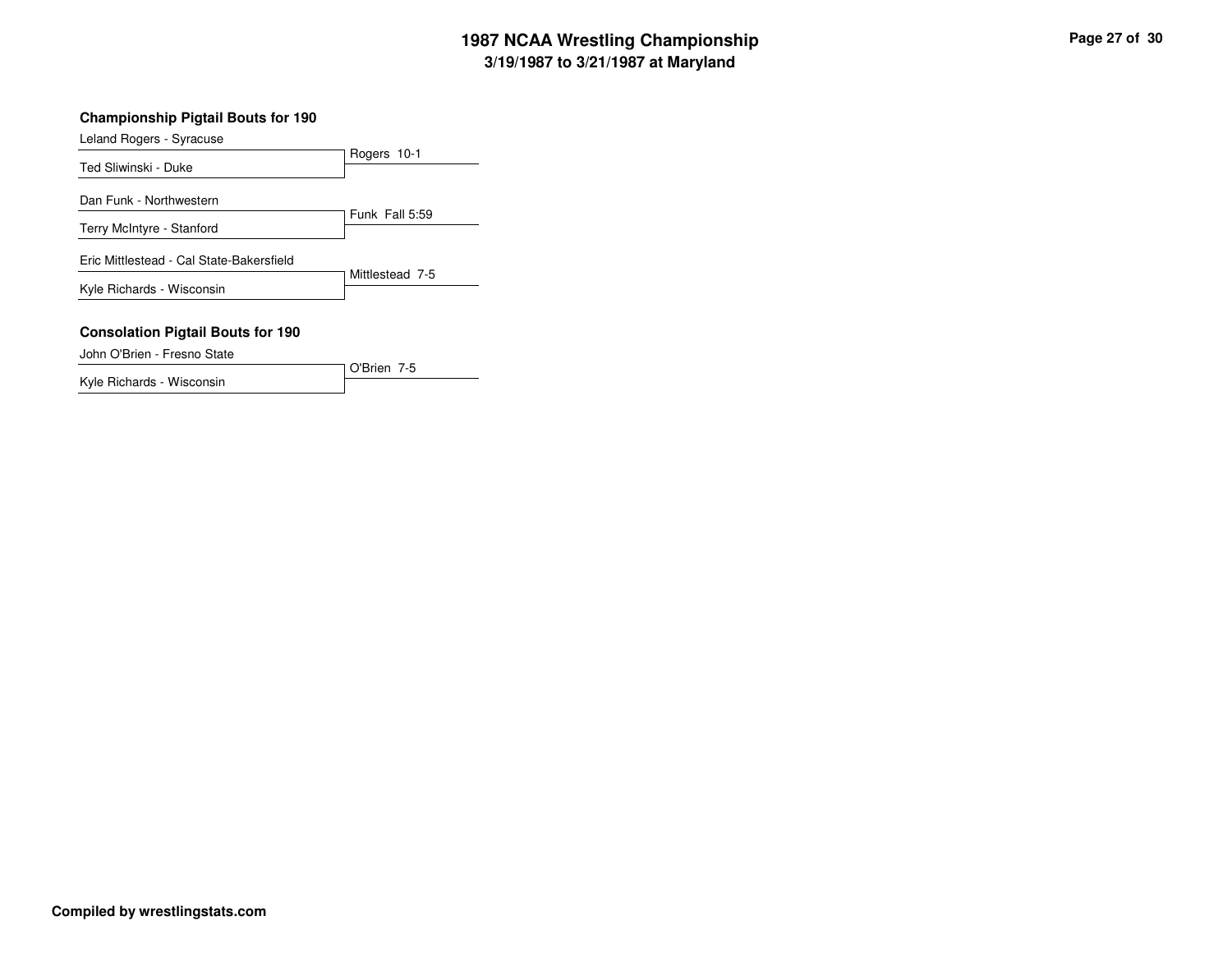# **3/19/1987 to 3/21/1987 at Maryland 1987 NCAA Wrestling Championship Page <sup>28</sup> of <sup>30</sup>**

| Joel Greenlee, Northern Iowa [4]           |                       |                           |                            |                      |
|--------------------------------------------|-----------------------|---------------------------|----------------------------|----------------------|
| Brian McCracken, Illinois                  | Joel Greenlee 3-0     | Joel Greenlee Fall 1:51   |                            |                      |
| Calvin Vande Hoef, Purdue                  | Calvin Vande Hoef 8-6 |                           |                            | 275 Weight Class     |
| Chris Thornbury, Tennessee-Chattanooga     |                       |                           |                            |                      |
| Dean Hall, Edinboro [5]                    |                       |                           | Dean Hall 10-9             |                      |
| Todd Seiler, Wisconsin                     | Dean Hall 6-2         |                           |                            |                      |
| Lee Getz, Rutgers                          |                       | Dean Hall 15-3            |                            |                      |
| Jim Prettyman, Missouri                    | Lee Getz 6-1          |                           |                            |                      |
| Dave Orndorff, Oregon State [9]            |                       |                           |                            | Dean Hall 11-6       |
| Chris Tironi, SUNY-Albany                  | Chris Tironi 2-1      |                           |                            |                      |
| Jon Cogdill, Wyoming                       |                       | Mark Sindlinger 9-4       |                            |                      |
| Mark Sindlinger, Iowa [8]                  | Mark Sindlinger 13-1  |                           |                            |                      |
| John Merklinger, Boston College            |                       |                           | Tom Erikson 17-9           |                      |
| Steve Adams, Central Michigan              | Steve Adams Fall 5:56 |                           |                            |                      |
| Tom Erikson, Oklahoma State [1]            |                       | Tom Erikson TF 24-9, 7:00 |                            |                      |
| Mike Radnov, Nebraska                      | Tom Erikson Fall 0:33 |                           |                            |                      |
|                                            |                       |                           |                            |                      |
|                                            |                       |                           |                            | Carlton Haselrig 4-2 |
| Carlton Haselrig, Pittsburgh-Johnstown [2] | Carlton Haselrig 12-5 |                           |                            |                      |
| Todd Myers, Millersville                   |                       | Carlton Haselrig 5-4      |                            |                      |
| Greg Haladay, Penn State                   | Andy Cope 8-2         |                           |                            |                      |
| Andy Cope, Iowa State                      |                       |                           | Carlton Haselrig Fall 6:03 |                      |
| Jeff Reiner, Toledo                        | Mike Lombardo 8-5     |                           |                            |                      |
| Mike Lombardo, North Carolina State [10]   |                       | Tom Reese 5-2             |                            |                      |
| Bob Button, Cal State-Fullerton            | Tom Reese 2-2, 4-0    |                           |                            |                      |
| Tom Reese, Maryland [7]                    |                       |                           |                            | Carlton Haselrig 6-5 |
| Rod Severn, Arizona State [6]              | Rod Severn 6-0        |                           |                            |                      |
| Pat McDade, Boise State                    |                       | Rod Severn 4-2            |                            |                      |
| Mike Monroe, Cal State-Bakersfield [11]    | Mike Hatch 6-5        |                           |                            |                      |
| Mike Hatch, Liberty                        |                       |                           |                            |                      |
| Lee Roy Ligons, Utah State                 | Jim Nielsen DSQ       |                           | Rod Severn 3-3, 4-1        |                      |
| Jim Nielsen, Brigham Young [3]             |                       |                           |                            |                      |
| Demetrius Harper, Eastern Illinois         | Demetrius Harper 10-8 | Jim Nielsen 5-1           |                            |                      |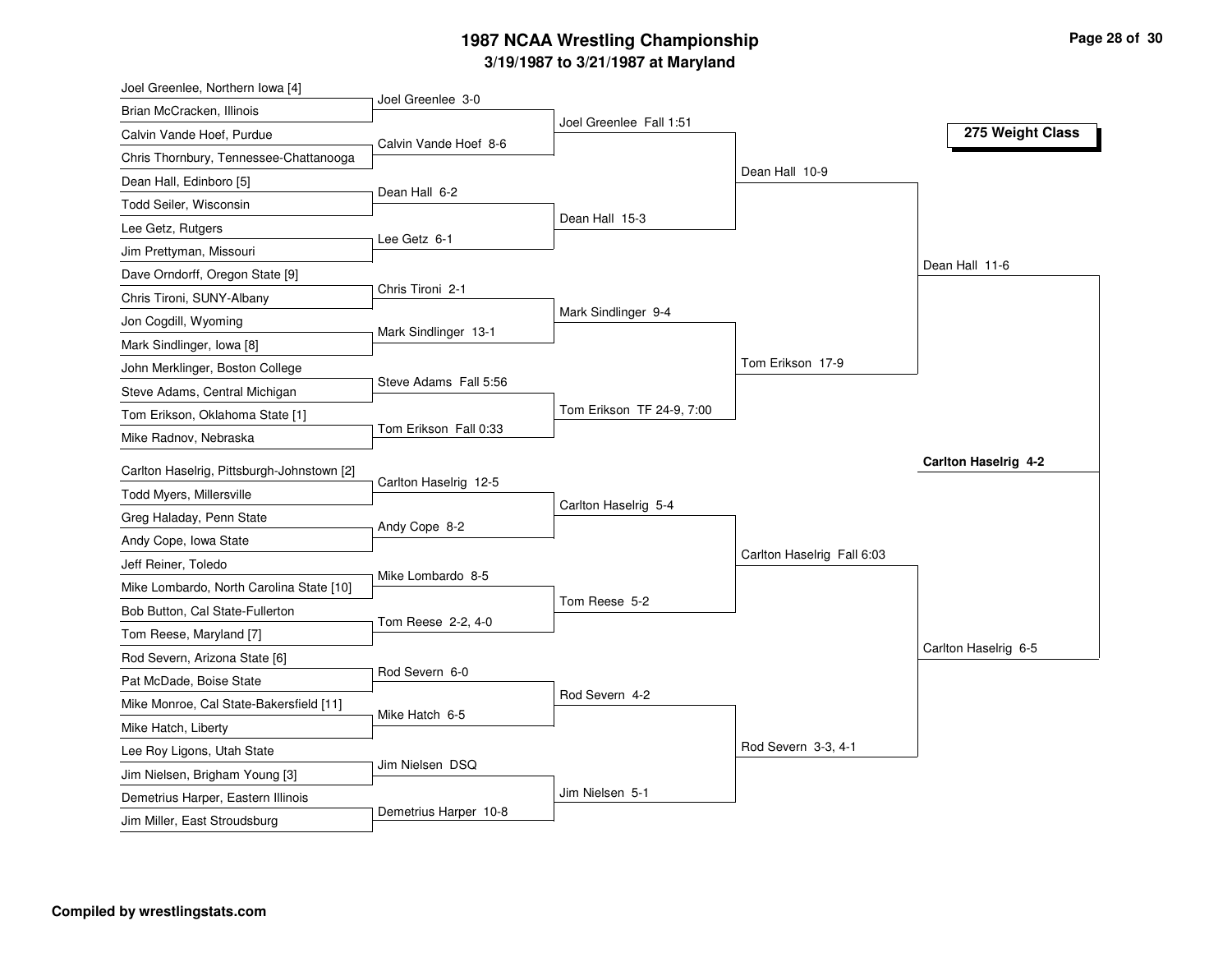# **3/19/1987 to 3/21/1987 at Maryland 1987 NCAA Wrestling Championship Page <sup>29</sup> of <sup>30</sup>**



#### **Compiled by wrestlingstats.com**